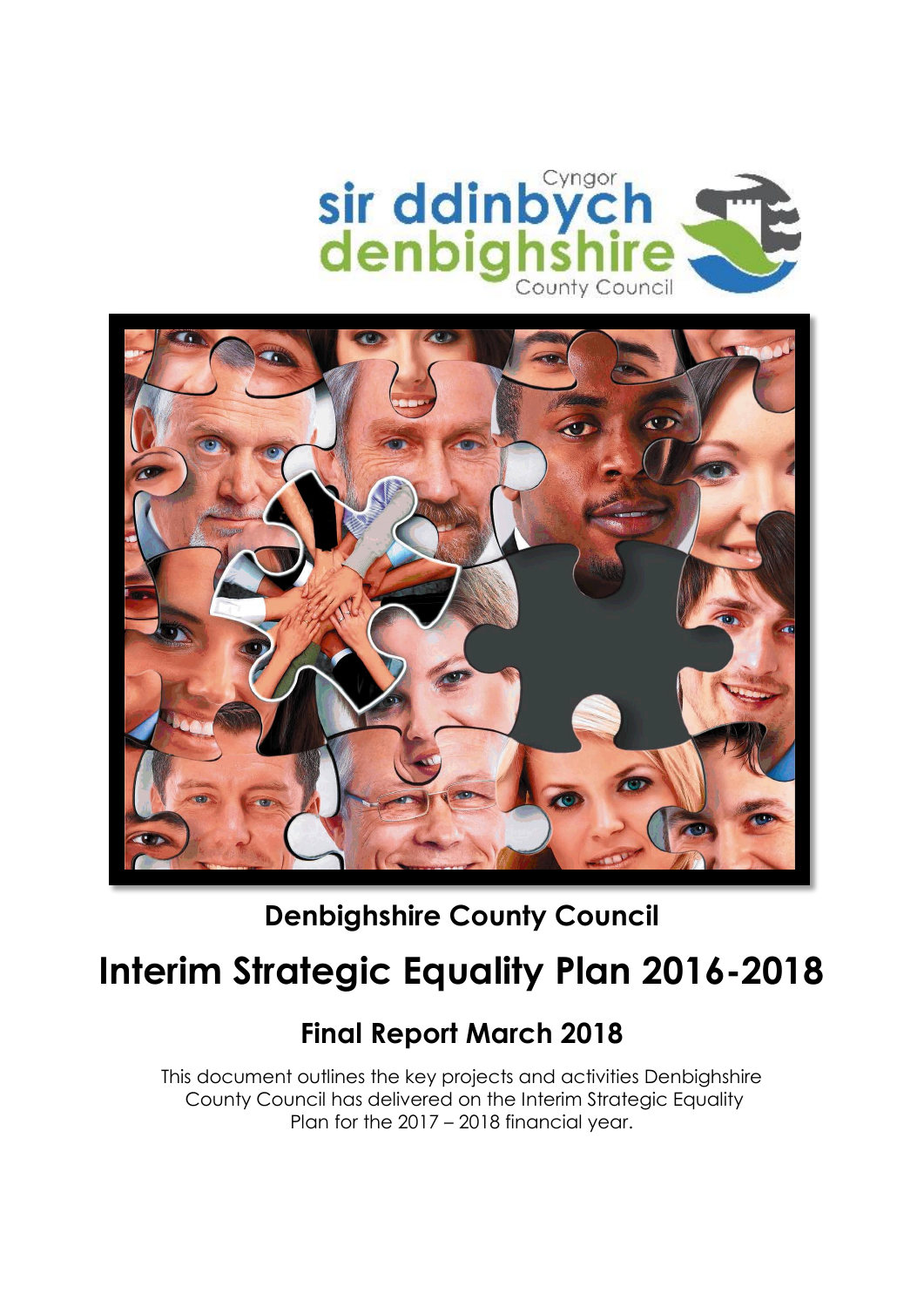# **Contents**

| Outcome 1: Enhance involvement of service users and better use evidence7 |  |
|--------------------------------------------------------------------------|--|
|                                                                          |  |
|                                                                          |  |
|                                                                          |  |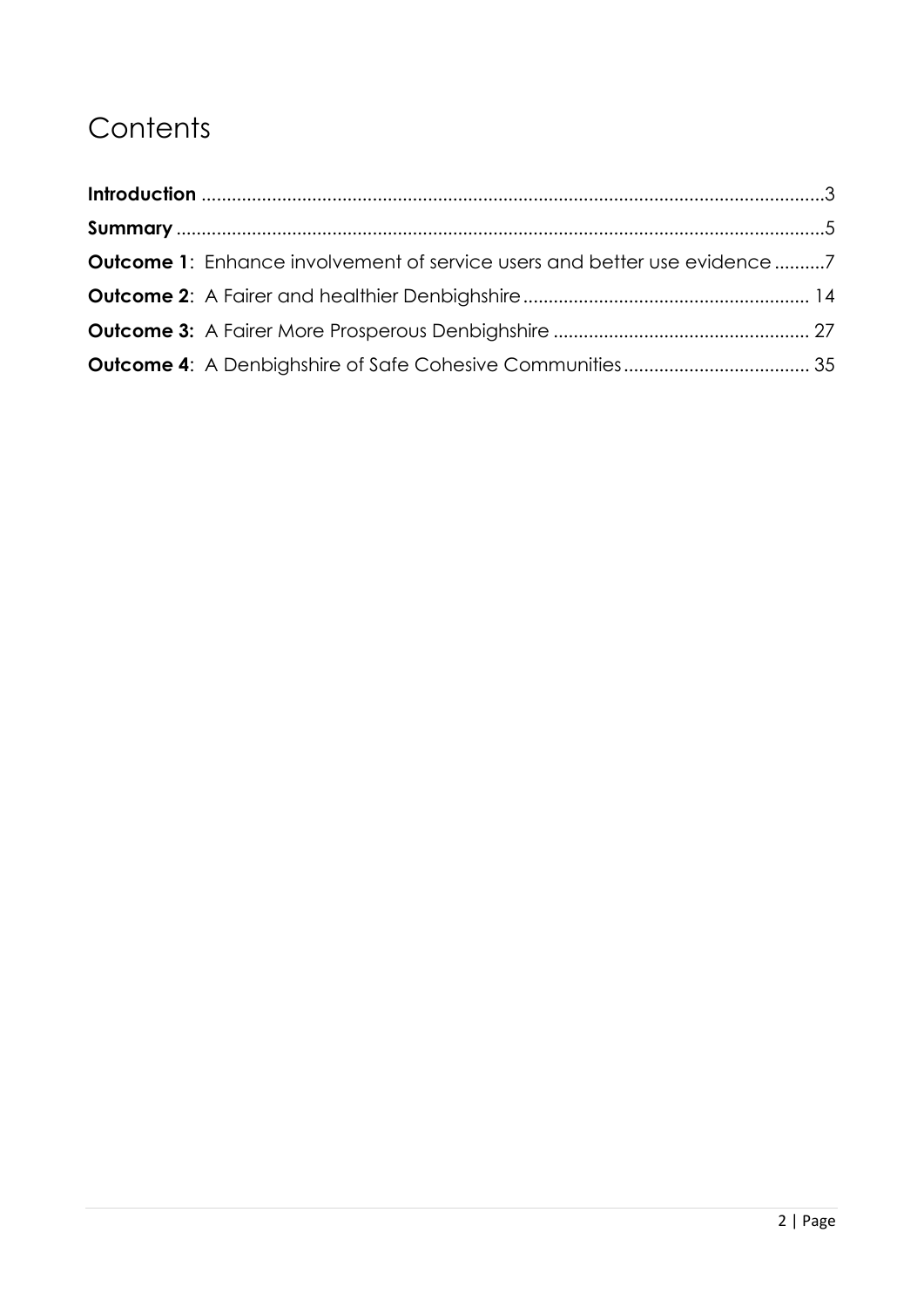### <span id="page-2-0"></span>Introduction



Cllr Mark Young Lead Member for Corporate Standards

As the Lead Member for Corporate Standards within Denbighshire County Council, which includes Equality and Diversity, Safeguarding and Community Safety within my remit, I am pleased to bring you our summary and final report on the Interim Strategic Equality Plan for 2016 – 2018.

From the start of the 2018 - 2019 financial year, we will be reporting upon our commitment and contribution to equality and diversity via our new Corporate Plan. Instead of having separate equality objectives and a separate equality plan, equality will be, and is already, a principle running through all that we do and as such our response to the equality agenda will be embedded in our Corporate Plan. [Please click here](https://www.denbighshire.gov.uk/en/your-council/strategies-plans-and-policies/corporate-plan/corporate-plan-2017-2022.aspx) to view our Corporate Plan for 2017 – 2022.

Furthermore, Section 19 of Denbighshire County Council's Constitution currently identifies four Champion roles:

- Older People's Champion
- Homelessness Champion
- Carers' Champion
- Learning Disabilities Champion

The Corporate Plan 2017 – 2022 contains specific priorities for young people and housing and homelessness, and actions to support older people and carers within its resilient communities' priority. The re-appointment of member champions undertaking the roles outlined in the role descriptions will assist the Council's aims of supporting these areas and further enhancing our commitment to equality and diversity.

In order to bring you final performance against our **Interim Strategic Equality Plan** (which set out the focus for our activity for the period April 2016 - March 2018) we offer information against the objectives set out in that Plan. [Click here to view the](https://www.denbighshire.gov.uk/en/your-council/access-to-information/equality-diversity-and-human-rights.aspx)  [interim plan](https://www.denbighshire.gov.uk/en/your-council/access-to-information/equality-diversity-and-human-rights.aspx) in full.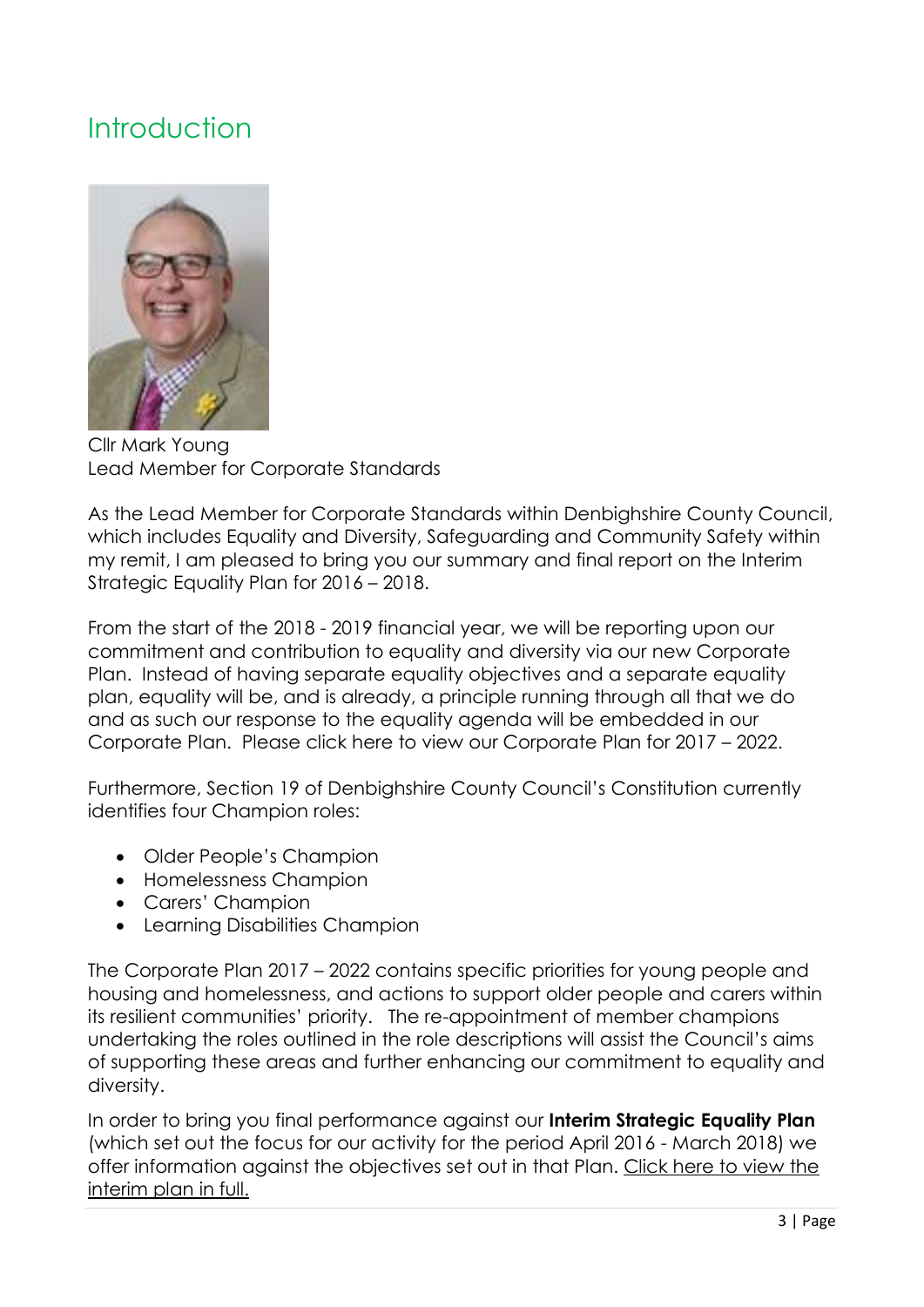Our **four objectives** were:

- **1. Enhance involvement of service users and better use evidence**
- **2. A Fairer and Healthier Denbighshire**

#### **3. A Fairer More Prosperous Denbighshire**

#### **4. A Denbighshire of Safe Cohesive Communities.**

Our strategy started from the basis of identifying populations which the Council as a public authority impacted upon or could influence. The individuals within these populations have a range of characteristics and may identify with, or feel a belonging with, a range of groups or communities. The Equality Act 2010 sets out a prescribed list of protected characteristics which have traditionally been referred to as Equality Strands. These are:

- · age;
- · disability;
- · gender reassignment;
- · marriage and civil partnership;
- · pregnancy and maternity;
- race:
- religion or belief:
- sex:
- · sexual orientation.

The strategy was designed to allow the Council to play its role, as a public authority, in ensuring that individuals within each of these populations did not, nor would they, suffer unequal or unfair treatment on the basis of any of the protected characteristics. It also allowed the Council to co-ordinate steps towards delivery of positive outcomes for people of all protected characteristics, including activities designed to narrow the gap in outcomes between different groups.

Each year we are required to publish our Strategic Equality Plan report by 31 March. These reports are added to our DCC Website: [Click here for link to](https://www.denbighshire.gov.uk/en/your-council/access-to-information/equality-diversity-and-human-rights.aspx)  [appropriate page](https://www.denbighshire.gov.uk/en/your-council/access-to-information/equality-diversity-and-human-rights.aspx) (Equality Monitoring Page).

Each year we are also required, as a local Authority, to publish reports for Welsh Government detailing our commitment and compliance with the Public Sector Equality Duty:

- The Public Sector Equality Duty Report was released in July 2017 (click here [to see this report\)](https://www.denbighshire.gov.uk/en/your-council/access-to-information/equality-diversity-and-human-rights.aspx).
- The Equal Pay Audit (March 2017) was also released in July 2017.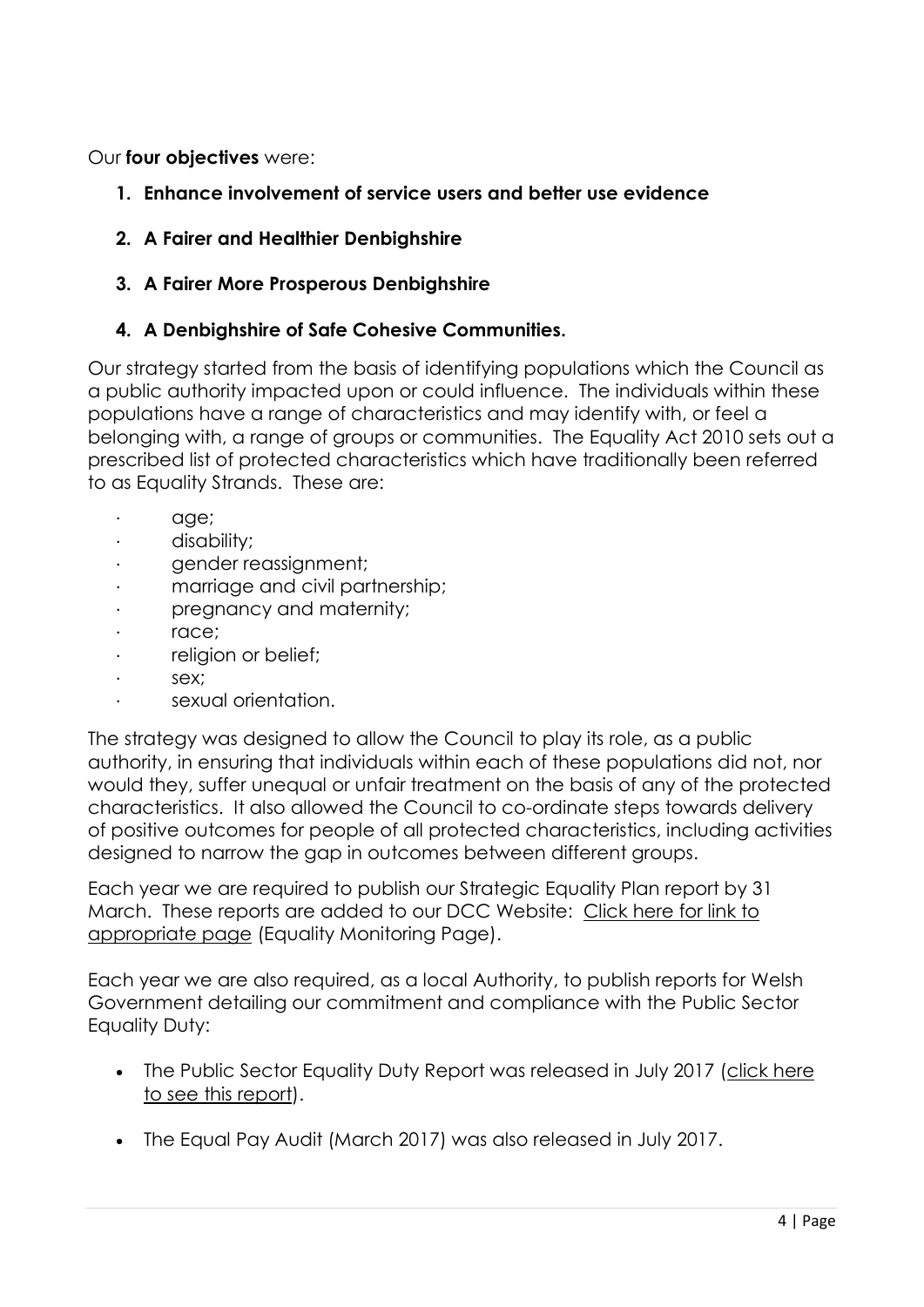### <span id="page-4-0"></span>Summary

Our experience of delivery, feedback from engagement and the intelligence we have gleaned from research has led us to embed the equality principles throughout the Council's functions and services. We believe we need to understand the issues and engage communities and individuals in the development of our services. Our Interim Strategic Equality Plan adopted an approach which equipped the Council to deliver significant progress for all, by reducing current inequalities. Our new Corporate Plan 2017 – 2022 continues to embed the equality principles throughout all our functions and services.

In our approach to mainstreaming equality and diversity information, making it more readily available throughout the County we created Equality and Diversity pages on our Denbighshire County Council (DCC) website; these highlight our commitment to celebrating diversity and promoting equality in everything we do, to improve the quality of life for everyone living, working and visiting Denbighshire [\(click here for link](https://www.denbighshire.gov.uk/en/your-council/access-to-information/equality-diversity-and-human-rights.aspx) to the web pages).

Each school in Denbighshire has been given the tools to undertake, under the Public Sector Equality Duty, their requirements to:

- Prepare and publish equality objectives (once every four years)
- Publish information to demonstrate how they are complying with the PSED (annually).

Schools should set as many objectives appropriate to their size and circumstances. The objectives should fit the school's needs and they should be achievable. Schools do not have to write objectives for each protected characteristic. Schools should be contacted directly for a copy of their equality objectives.

#### [Click here to link to Education pages](https://www.denbighshire.gov.uk/en/resident/education/equality-and-schools/equality-and-schools.aspx) on equality and diversity.

Additionally a host of activities have been undertaken in support of our outcomes to fully embrace equality and diversity. Analysis of these activities is given below. Some activities within the Interim Strategic Equality Plan did not progressed as well as we would have liked, and we will therefore be ensuring that we monitor these activities more closely to ensure that no gaps in provision are experienced. These are referred to in sections under each Outcome called "Areas for Future Development".

Our robust and modern forums will continue to take forward equality and diversity, embedding these throughout the Council, mindful of the goals and principles set out in the Wellbeing of Future Generations (Wales) Act 2015 (WFGAct). Some of the forums are detailed below:

Wellbeing Impact Assessment Quality Assurance Group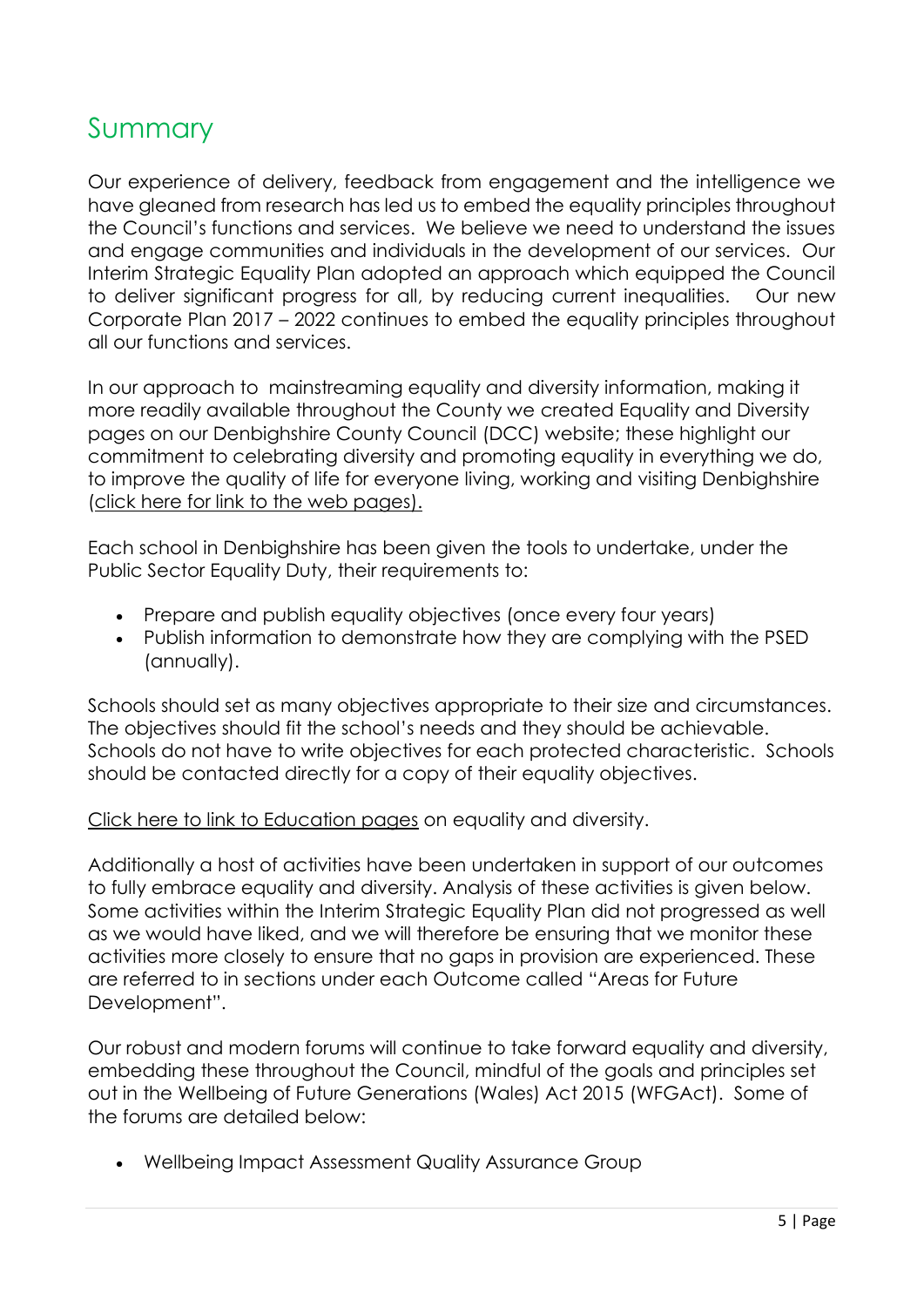- Verto User Group (Planning and Performance Officers)
- Performance Scrutiny Committee
- Strategic Planning Team overseeing the annual Strategic Equality Plan until October 2017 when a fully integrated plan for WFGAct was embedded (focus on "A More Equal Wales").
- The Public Sector Equality Duty Report and the Equal Pay Audit will in future be monitored and agreed by Cabinet; they may offer an insight into workforce gaps in equality and diversity so will continue to be key documentation.
- DCC continues with its membership of the North Wales Public Sector Equality Network (NWPSEN) – a forum which was initially recommended by the Equalities and Human Rights Commission. The meetings are held bi monthly and Strategic Planning Team Members attend the meetings. NWPSEN has developed a Regional Equalities Plan which has been filtered down into the Denbighshire Interim Strategic Equality Plan and into the new Corporate Plan.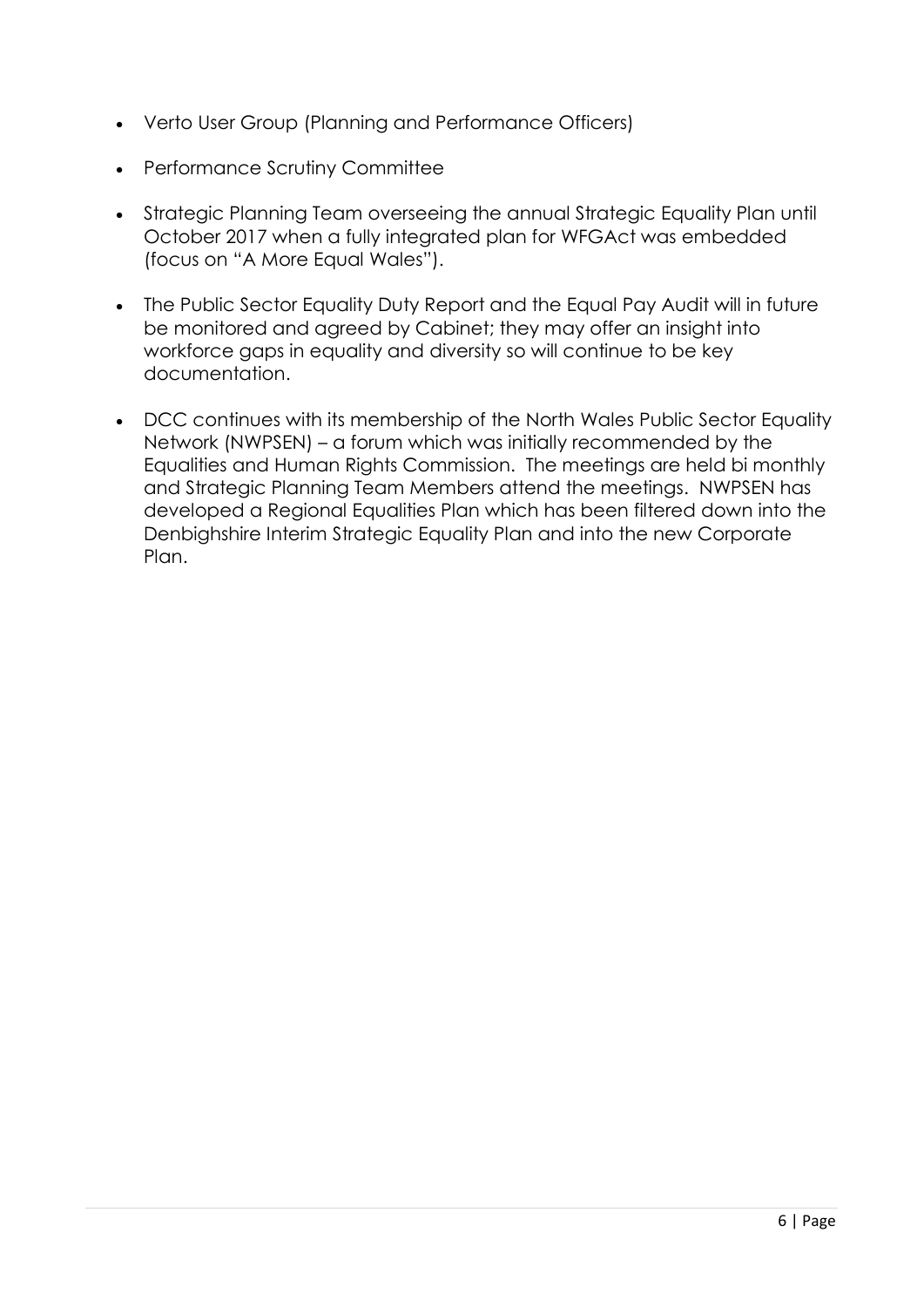## <span id="page-6-0"></span>Outcome 1: Enhance involvement of service users and better use evidence

#### **We said we would implement service user participation developments in social care and community support services.**

- We are working with community support services to develop user groups that can link into our wider participation and engagement activity, with a view to having a sub set of the proposed Citizens' Panel.
- We have various planning groups which have service user and carer representation, for example:
	- $\checkmark$  Local Implementation Team
	- $\checkmark$  Learning Disability Strategic Planning Group
	- $\checkmark$  Carers strategy group
	- $\checkmark$  Ageing Well in Denbighshire Group
	- $\checkmark$  Ageing Well in Denbighshire Multi Agency and Resident Group.
- We are aiming to set up Forum(s) to engage with citizens who are receiving care and support, or are carers themselves, to work together to improve the experiences of Denbighshire citizens – following up on "Have Your Say" Citizen Survey responses. Interest was invited by end January 2018 (analysis by April 2018).
- Children and adults receiving support and service provision are offered a "what matters" conversation for individual support packages. Feedback from the 2017-18 Community Support Services annual "Have Your Say" citizen survey is as follows:
	- $\checkmark$  80% felt they have been actively involved in decisions about their care and support (320/401) – 85% of adults receiving care & support, 67% of carers receiving support.
	- $\checkmark$  97% were able to communicate in their preferred language. (411/424) same figure for both adults receiving care & support and carers.
	- $\checkmark$  94% felt that they were treated with dignity and respect (418/424) 96% of adults receiving care & support, 89% of carers receiving support.
- In order to ensure effective implementation of compliance with the Social Service and Well-being Act (2014), a great deal of work has been done to adopt the new principles of joint responsibility between both the individual citizen and the Local Authority Community Support Services to deliver outcomes that are important to the individual citizen. Staff have participated in training events and workshops and policies and procedures have been revised to reflect this new collaborative practice.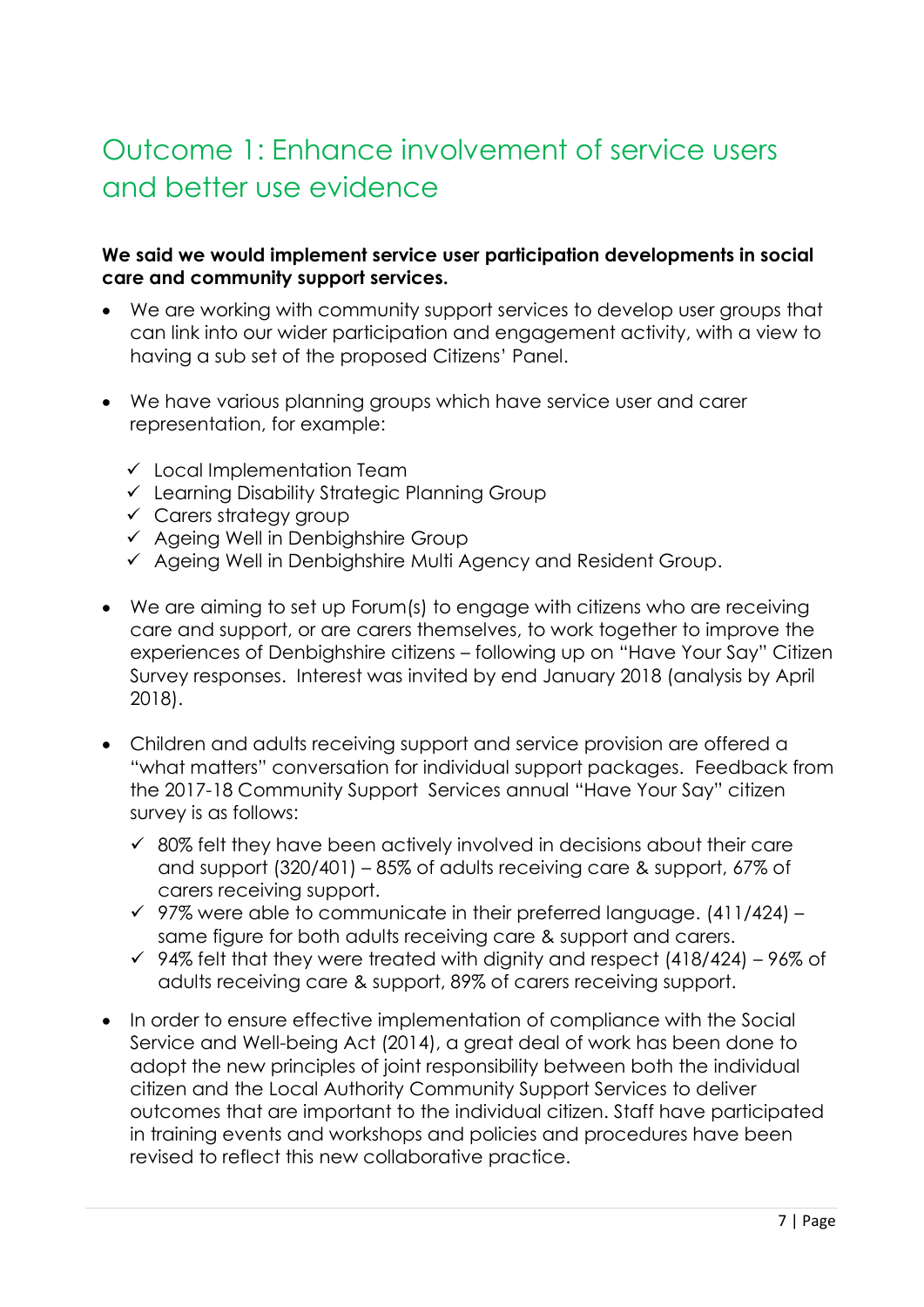- The key themes emerging from our young people are around education, health, transport, employment, inflation, housing, community safety, environment and renewable energy, and young people's voice. This has contributed directly to the Corporate Plan for 2017-2022.
- In 2016 work began on a Population Assessment, running under the auspices of the North Wales Social Care and Wellbeing Services Improvement Collaborative. The Assessment now pulls together information about people's care and support needs and the support needs of carers in north Wales. It shows how well people's needs are being met and the services we will need to meet them in future. Local authorities in North Wales worked together with Betsi Cadwaladr University Health Board (BCUHB), supported by Public Health Wales, to produce the assessment which is a requirement of the Social Services and Wellbeing Act (2014).

The population assessment has been used to make decisions about the services we need to provide in North Wales to meet people's care and support needs and the support needs of carers. It helps us make decisions about where to use our resources, meet other requirements of the Act and inform the work of the new Regional Partnership Board.

We will use all kinds of evidence to identify what is needed and ask people what they think is important including: people who currently use care and support services; the North Wales Citizen's Panel; and staff who deliver services in the local authorities, health, private and voluntary sectors.

The final report was published online on 1 April 2017 and based on the themes below (some of which fit under equality and diversity) so that people can find the section they are most interested in:

- $\checkmark$  Children and young people
- $\checkmark$  Older people
- $\checkmark$  Health, physical disabilities and sensory impairment
- $\checkmark$  Learning disability and autism
- $\checkmark$  Mental health
- $\checkmark$  Carers
- $\checkmark$  Violence against women, domestic abuse and sexual violence
- $\checkmark$  Other specific groups: substance misuse; homelessness; veterans; people in the secure estate.

#### **We said we would capture lessons learned so that best practice can be rolled out to other service areas.**

 We continue to provide equality training for staff via the Respect Booklet. A new online equality e-module, incorporating the Respect Booklet, has been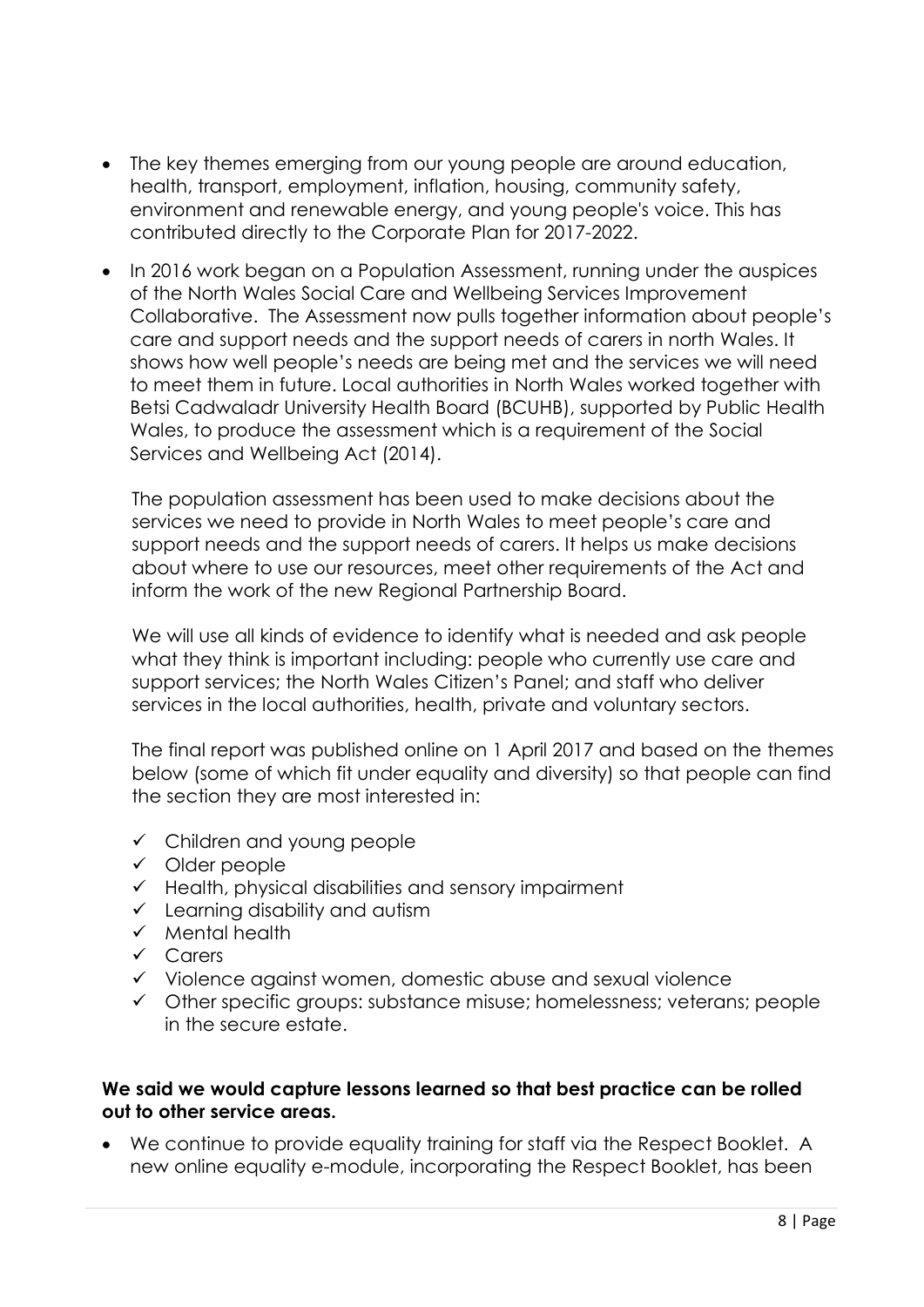created and translated. This will be accessible via the NHS Platform for E Learning late Spring 2018.

• In terms of the current position related to personnel within the authority having read the Respect Booklet, numbers can be seen in the table below as at 28 February 2018. These figures do not include school personnel.

|                                          | Not<br>Read | Read | Grand<br>Total | %    |
|------------------------------------------|-------------|------|----------------|------|
| Business Improvement &                   |             |      |                |      |
| Modernisation                            | O           | 88   | 88             | 100% |
| Chief Executive Section                  | Ω           |      |                | 100% |
| <b>Community Support Services</b>        |             | 477  | 484            | 99%  |
| <b>Corporate Directors</b>               | O           | 3    | 3              | 100% |
| <b>Customers, Communications</b>         |             |      |                |      |
| & Marketing                              |             | 91   | 92             | 99%  |
| <b>Education &amp; Children Services</b> | 22          | 257  | 279            | 92%  |
| Facilities, Assets & Housing             | 5           | 663  | 668            | 99%  |
| Finance                                  | O           | 56   | 56             | 100% |
| Highways & Environmental                 |             |      |                |      |
| Services                                 | 5           | 313  | 318            | 98%  |
| Legal, HR & Democratic                   |             |      |                |      |
| Services                                 | 0           | 83   | 83             | 100% |
| Planning & Public Protection             |             | 124  | 125            | 99%  |
| Denbighshire County Council              | 41          | 2156 | 2197           | 98%  |

Respect Booklet

- We have provided Gypsy, Roma and Traveller Cultural Awareness training to the project team involved in the design and delivery of the Gypsy, Roma and Traveller Accommodation Needs Assessment.
- We have produced a myth buster leaflet to challenge commonly held misconceptions and negative stereotypes that exist around the Gypsy and Traveller culture. This is published on our website and has been shared with the local media and staff. [Click here](https://www.denbighshire.gov.uk/en/resident/community-and-living/gypsies-and-travellers/gypsies-and-travellers.aspx) to view the web pages.
- The Lead Officer for Commercial Leisure sits on the Chief Cultural and Leisure Officers Association (CCLOA) management group on both a regional and national level. The group also has representation from WG, the WLGA and Sport Wales and is a forum for the dissemination of best practice, the sharing of ideas and challenges and to understand the WG agenda.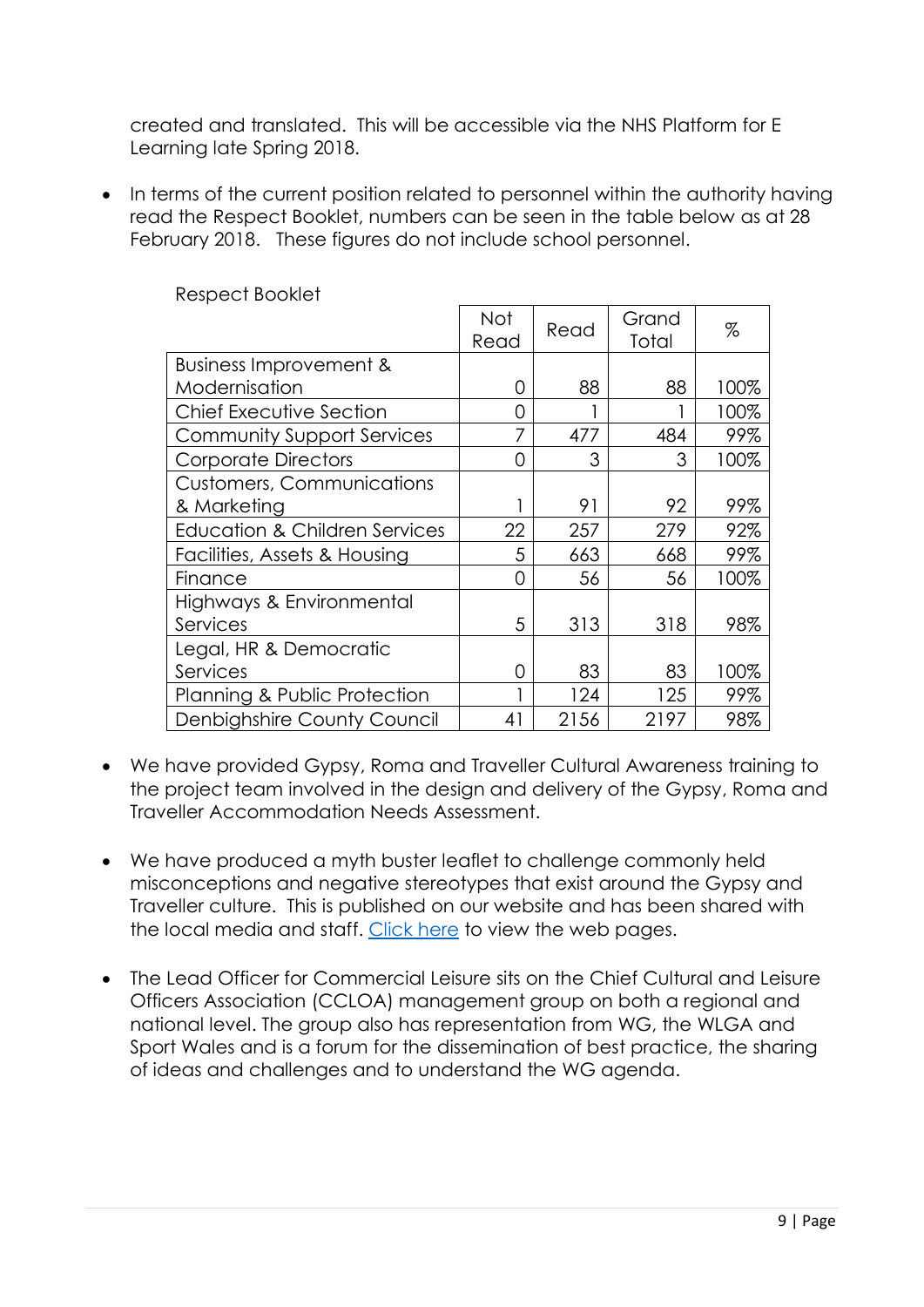**We said we would monitor and learn the lessons from successful engagement of service users and citizens in service design and apply these lessons to future service change proposals.** 

- We have created a new Public Engagement Officer role in the Council in order to be able to improve the quality and consistency of public engagement in all service areas. The post has been filled and a work programme set out.
- An Older People's Strategy Development Officer is in place whose role it is to liaise with services and agencies, bringing people together to ensure effective partnership working takes place to achieve positive outcomes for older people in Denbighshire. To help achieve this aim an Ageing Well in Denbighshire multi-agency and residents group has been developed, facilitated by the Older People's Strategy Development Officer.
- In terms of transport, we undertake a number of drop-in surgeries specifically for bus passengers, to understand their needs and their concerns. We also undertake a formal and lengthy consultation with the wider community, including bus passengers, prior to any retendering. We last did this in the autumn 2017 before service changes in March. We received a good response from passengers and were able to build in many of their suggestions into the service design.
- We have worked with North Wales Policy Officers within Community Support Services to develop Policies relating to:
	- $\checkmark$  Advocacy to ensure all citizens have a voice
	- $\checkmark$  Assessment & Eligibility for managed care & support
	- $\checkmark$  Direct Payments incorporating the principle of empowerment.
- The Housing Community Development service has significantly expanded activities in communities and some real successes have experienced through getting closer to communities and working together to create great places to live. We have been able to revitalise community involvement in key housing areas. There are strong community groups developing in these areas which will enable these communities to be more self-resilient in the future.
- Locally focussed Neighbourhood plans have been developed to capture and inform local needs. In addition a wider Community Development and Engagement strategy has been developed to outline the priorities for the service and in inform our work in our communities. The work plan will be informed by needs and demand in our communities which will target services and those of our partners based on a wide range of data and information to ensure we provide services based on evidence of what is needed in each locality. This will be key in driving efficiency and effectiveness to ensure that cross working across Housing, the Youth Service and the new Community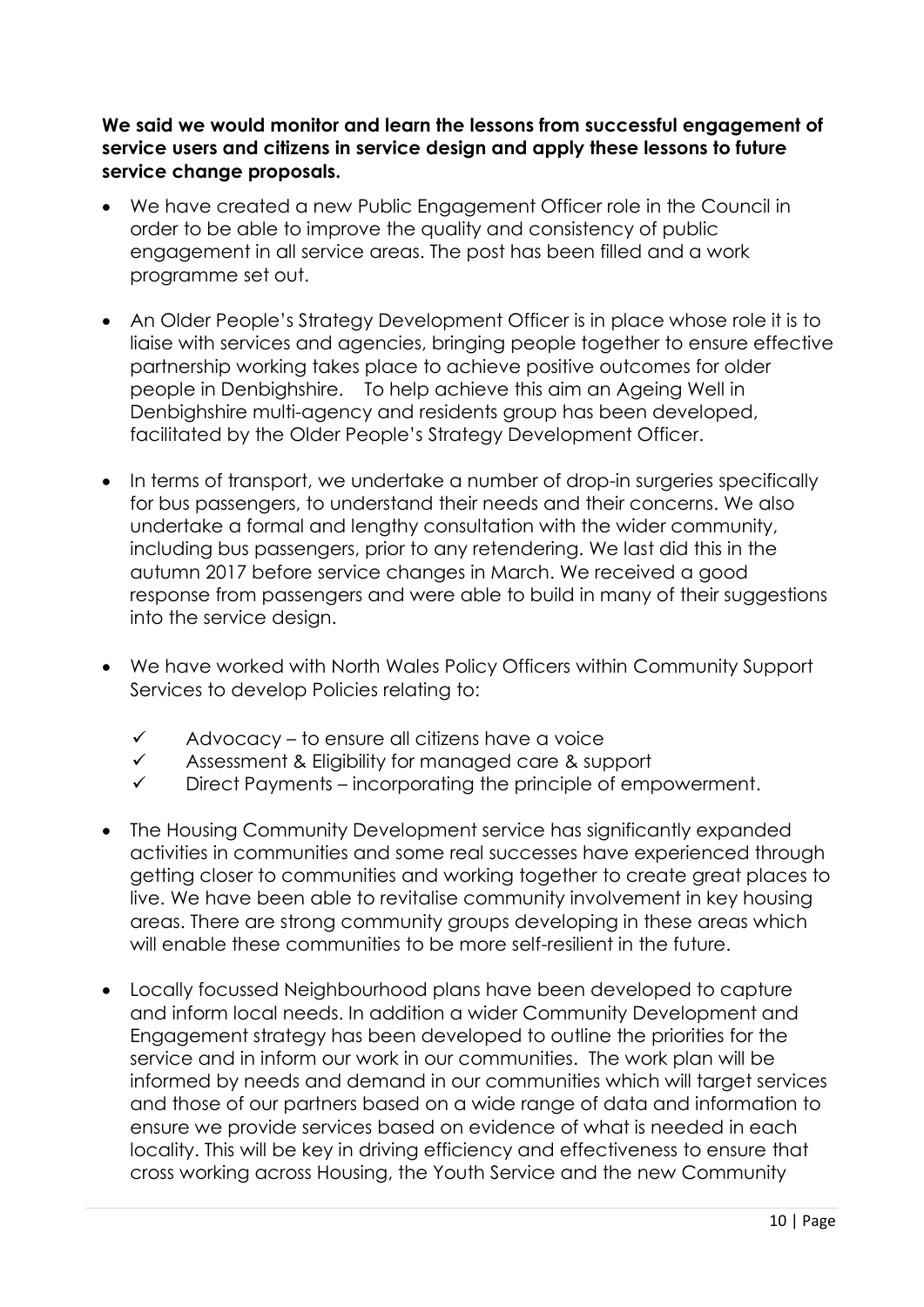Development Officer role in developing co-ordination of all partners work in our neighbourhoods.

- Community Development Coordinators have been working with residents and community groups to expand the use of our network of resource / community centres. We are working to make these centres vibrant hubs for communities and will be key to providing a wide range of activities to develop capacity within communities and create opportunities to reduce social isolation. Whether part of a retirement complex or part of a wider estate we want activities to bring communities together in addition to benefits of engaging with digital financial pressures.
- Housing's current programme of area improvements is in response to feedback of previous surveys around parking areas in St Asaph which has led to a significant investment to improve the situation.
- A significant amount of work has been achieved with DTARF (Denbighshire Tenants and Residents Federation) which is the overarching tenant's group federation to ensure that the group operates at the appropriate level and represents all our residents.
- We are currently developing the look and feel of the Housing website to make it easier and quicker for customers to use a digital approach to access our services. This will include having greater access to information such as rent balances through the implementation of the new 'Open Housing' IT system. This modernisation also supports the Council's wider modernisation plans to further develop One Stop Shops and digital access to manage the projected increase in rental transactions in forthcoming years.
- Within Leisure Services, service uses customer feedback (feedback forms and customer forums) helps us to inform improvements and future investment. Such feedback is discussed at our performance meetings and used to make improvements where possible. The Nova Centre (Prestatyn) has recently undergone a full access audit and using lessons learnt from other sites are making reasonable adjustments and improvements to access to meet the needs of users.
- All the work being undertaken on County Conversation, working towards the aspirations of our County residents and visitors and our new Corporate and Wellbeing Plans, has involved contact with groups from protected characteristics to inform new iterations of plans.
- We have reviewed the DCC Engagement Strategy and Toolkit to incorporate the Children and Young People engagement strategy. An Engagement Champions Group has now been established with agreed Terms of Reference and Action Plan. Consultation with groups with protected characteristics has been undertaken.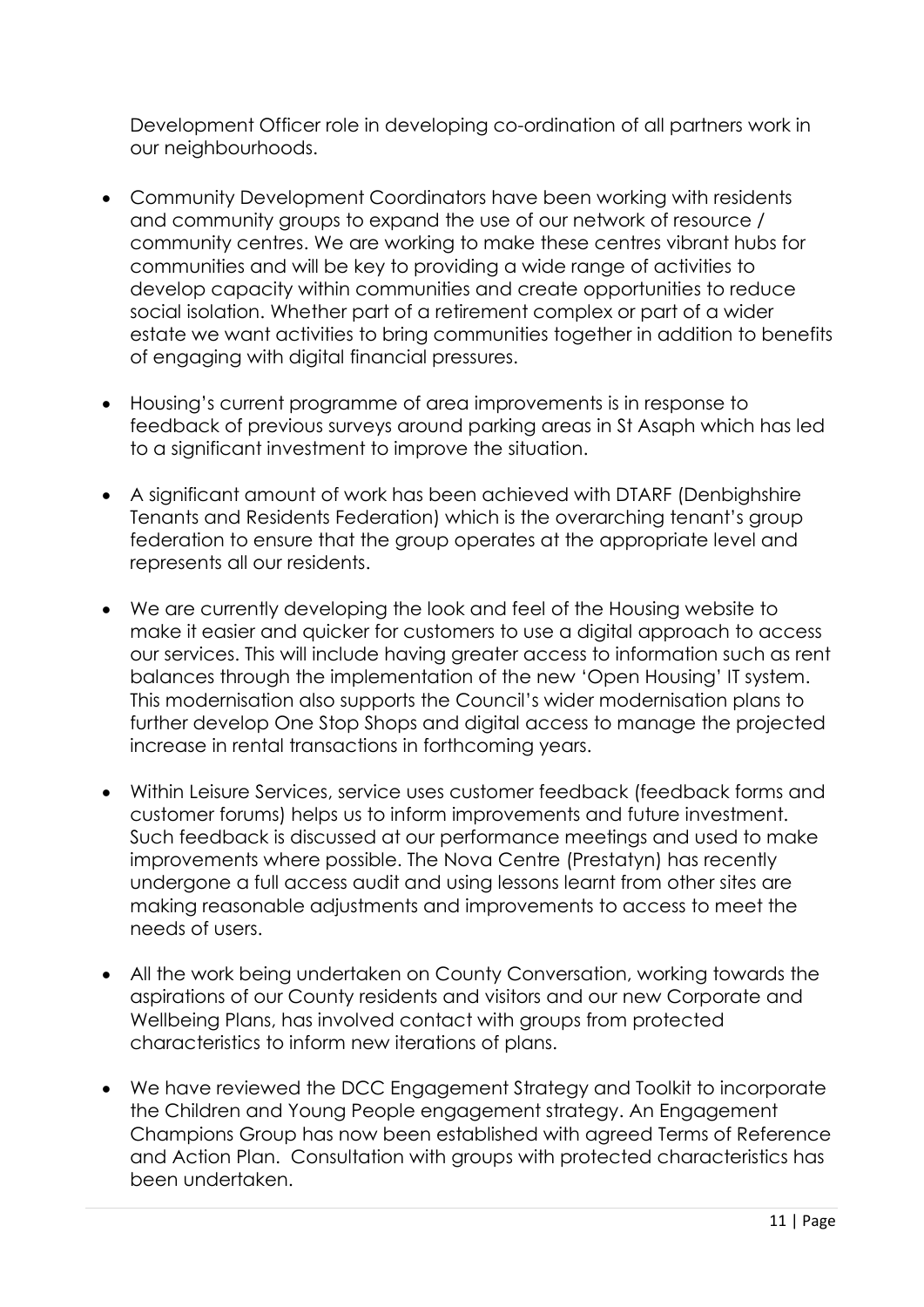#### **We said we would encourage and support participation in our democratic structures and seek to improve the balance of protected characteristics represented in our structures.**

- We developed a promotional campaign to encourage people to become school governors including specific aims of increasing diversity.
- The Equality and Human Rights Commission report "Is Wales Fairer?" included an evidence-based challenge that indicated a need to "Increase access to justice and encourage democratic participation".

Discussions have taken place with the Wales Data Unit to obtain a breakdown of the 2017 Elections for Members (Denbighshire, Regional and National) in terms of the make-up of those Members in relation to protected characteristics. The data related to this may not be available until end of April and won't be available County by County, only pan Wales.

#### **We said we would develop a new approach to impact assessment and to engagement and consultation that will increase participation, from across the protected groups, in these processes.**

- Our Wellbeing Impact Assessments, launched in September 2016, is our on online integrated impact assessment and incorporates equality impact assessment, as well as guidance on engagement with all communities. These Assessments (WIAs) are designed to assess the likely impact of ideas, policies, reports or projects on the social, economic, environmental and cultural wellbeing of Denbighshire, Wales and the world. WIAs support us to consider the impact of our proposals on people who share [protected characteristics,](https://www.denbighshire.gov.uk/en/your-council/access-to-information/equality-diversity-and-human-rights.aspx) the Welsh language, biodiversity, health, community cohesion, economic development, and so on. The approach has been designed to support the development of our thinking and to consider ways to enhance the contribution our proposals could make to the well-being of future generations.
- Wellbeing Impact Assessments continue to be embedded in committee processes and project management methodology and 100% of proposals presented to Cabinet or Council have been impact assessed.

#### **We said we would ensure that the latest research is provided to decision makers including relevant sections of Is Britain Fairer? And Is Wales Fairer? as well as other relevant research and intelligence from academics, public bodies and groups representing those who share particular protected characteristics.**

 An Assessment of Local Wellbeing website has been launched; this Well-being Assessment seeks to capture the strengths and assets of its people and communities. It also seeks to describe the challenges and opportunities faced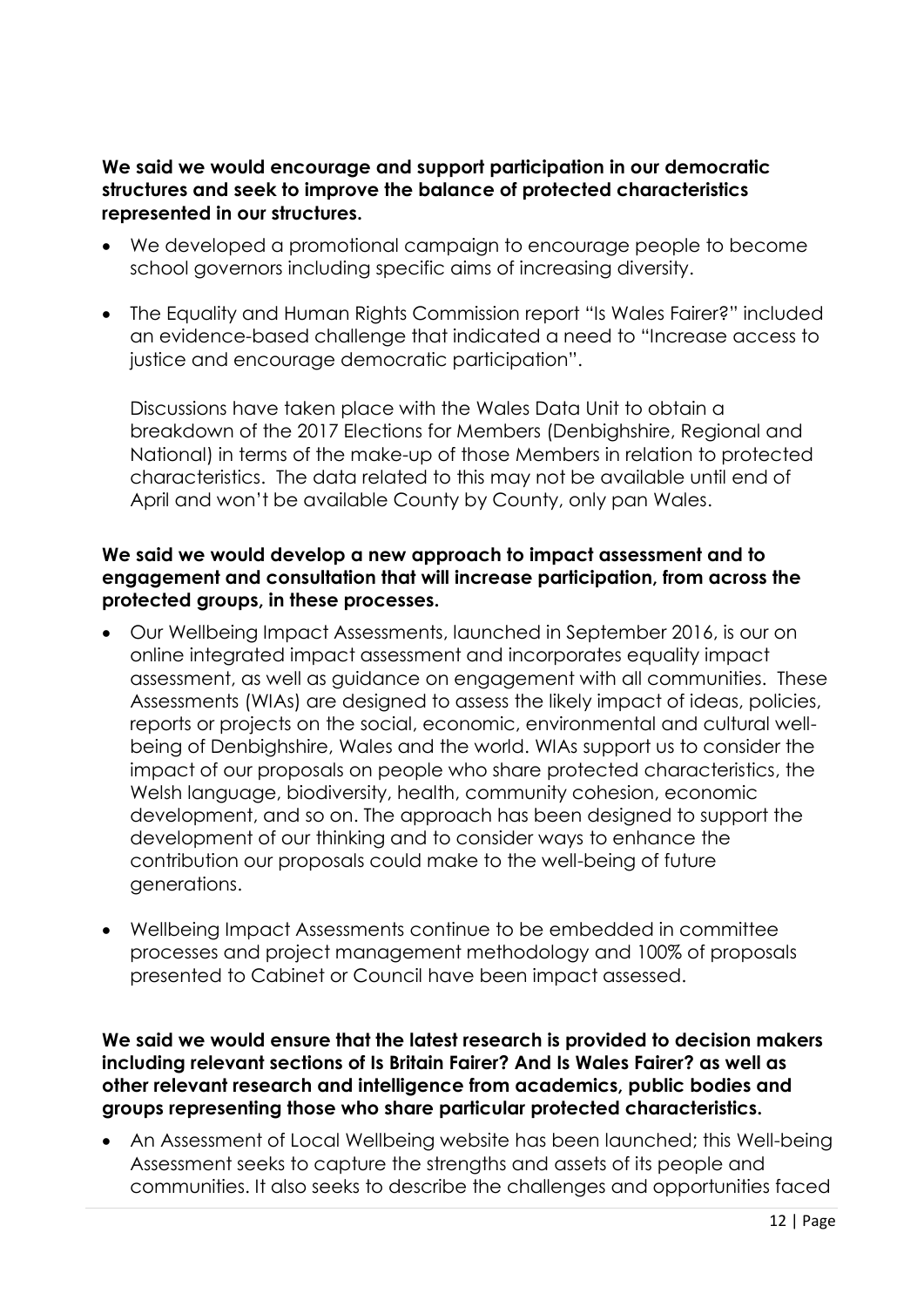both now and in the future. The Well-being Assessment has been informed by data, national and local research and most importantly feedback provided to us from residents, visitors and businesses. [Click here](http://conwyanddenbighshirelsb.org.uk/en/home/english-wellbeing-assessment/) to access the website.

 The number of Freedom of Information Requests has totalled 31 for the first three quarters of the financial year in relation to equality and diversity. All have been dealt with in the correct time frames. These FOIs have been received corporately and encompassed requests regarding, for example, wheelchair access to vehicles and taxis, apprenticeships, spend on children's disability equipment for those with special educational needs, supported living provision, equal pay claims, older people's care, domestic violence, modern slavery, prayers before Council meetings, Romanian community rights and rights of Asylum seekers.

#### **Areas for Future Development:**

- The average number of days taken to deliver a Disabled Facilities Grant (DFG) adaptation averaged 133 days, (Best in Wales for 2015-16) and 142 days in 2016-17. Despite the decline of 9 days, Denbighshire remained in the top quartile for performance - ranking 2nd in Wales.
- Work on relocating Rhyl Register Office from Marsh Road, to Rhyl Town Hall, in order to provide much improved facilities and access, has experienced some minor setbacks and delays. However, plans are now progressing well and a draft programme of works has been developed, with an adjusted anticipated contract completion date of April - May 2018.
- There is currently no data available as to the number of schools in Denbighshire which have a Strategic Equality Plan available. Education and Children's Services have recently introduced a new School review system which will enable schools to undertake self-audits of their school strategic equality plans. The Service will be able to review these to help identify any specific areas of support that maybe required. This will be an ongoing process. In the meantime, schools can be contacted directly to obtain a copy of their Strategic Equality Plan, as stated in our Summary above.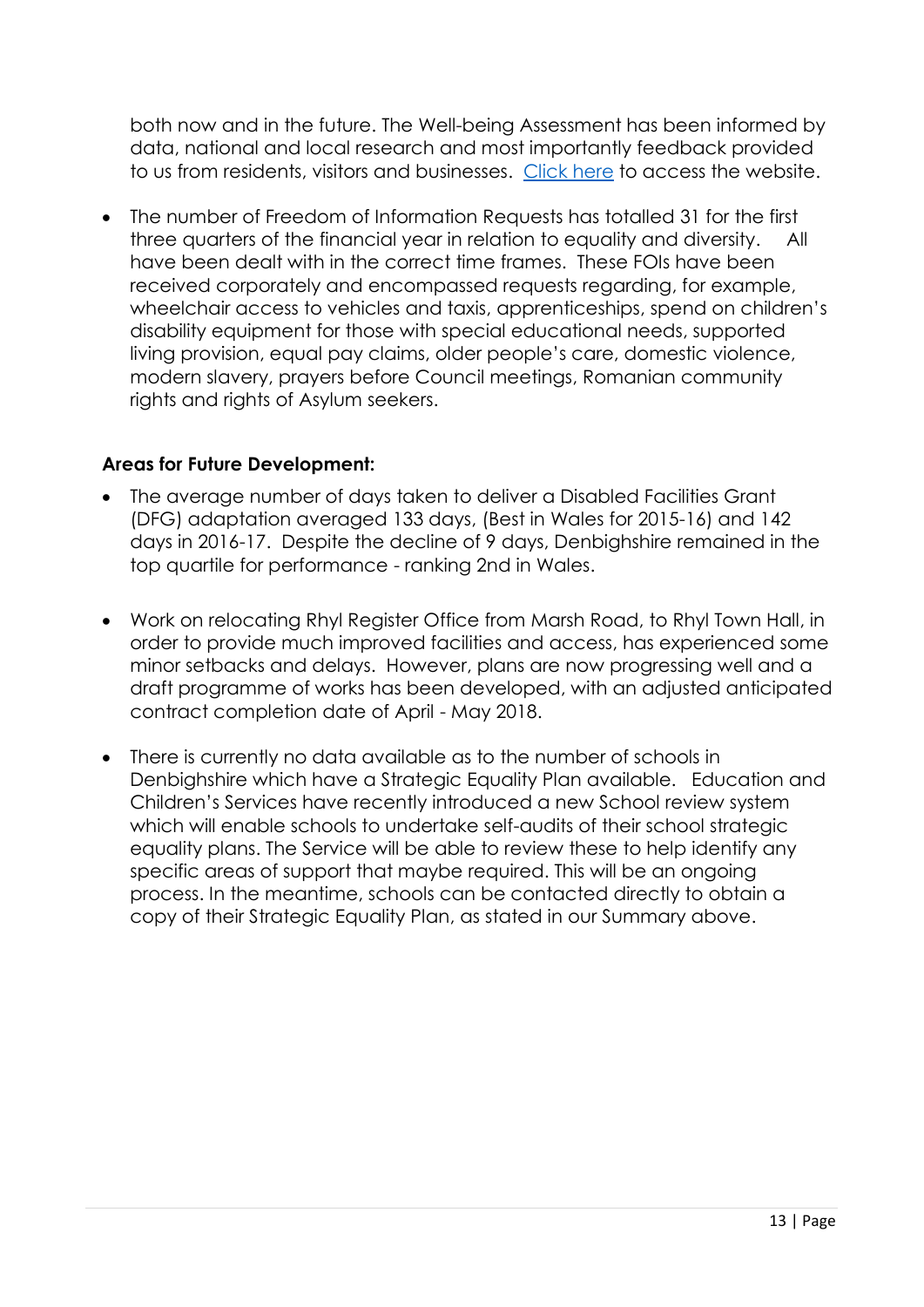# <span id="page-13-0"></span>Outcome 2: A Fairer and Healthier Denbighshire

#### **We said we would improve access and involvement in preventative and care services will be developed through the continuing implementation of the Social Services and Wellbeing Act 2014.**

 During the last quarter of 2016 -17 Education and Children's Services successfully bid for money from the Integrated Care Fund to commission a consultant to carry out engagement with families and service providers to identify levels of interest and promote the creation of social enterprises specifically to grow services within the community to provide out of school provision for children with additional needs.

The work was completed by the end of March 2017 with a core group of parents & carers coming together, but the project was unable to formally constitute a social enterprise within the proposed timescale. The independent consultants provided the following resources as a toolkit for establishing social enterprises:

- o Holiday Activities Social Enterprise Business Plan
- o "Steps to Social Enterprise" guide
- o Consultation Report
- o Consultation Master Database
- o Directory of Services & pre-existing holiday activities.

Links with partners, stakeholders & communities were strengthened through the consultation & engagement process, especially with parents/carers.

 The winners have been announced for the National Campaign for the Arts' (NCA) Hearts for the Arts Awards 2018. The awards celebrate the work of Councils, Councillors and Council Officers who have overcome financial challenges to ensure the arts stay at the centre of community life. 'Lost in Art' by Denbighshire County Council has been named Best Local Authority Arts Project Encouraging Community Cohesion. Lost in Art is a visual arts project for people living with dementia and their carers. The aim of the project is to explore the role of visual arts in addressing issues that can affect people with dementia, including social isolation, confidence, communication and quality of life. The project was developed with the support of the Arts Council of Wales and the Dementia Services Development Centre at Bangor University and its Dementia and Imagination research project. There are two groups running in Denbighshire at present one in Rhyl and the other at the Ruthin Craft Centre

The Bangor University led Dementia and Imagination research project has led Lost in Art to be mentioned in the All-party parliamentary group's inquiry to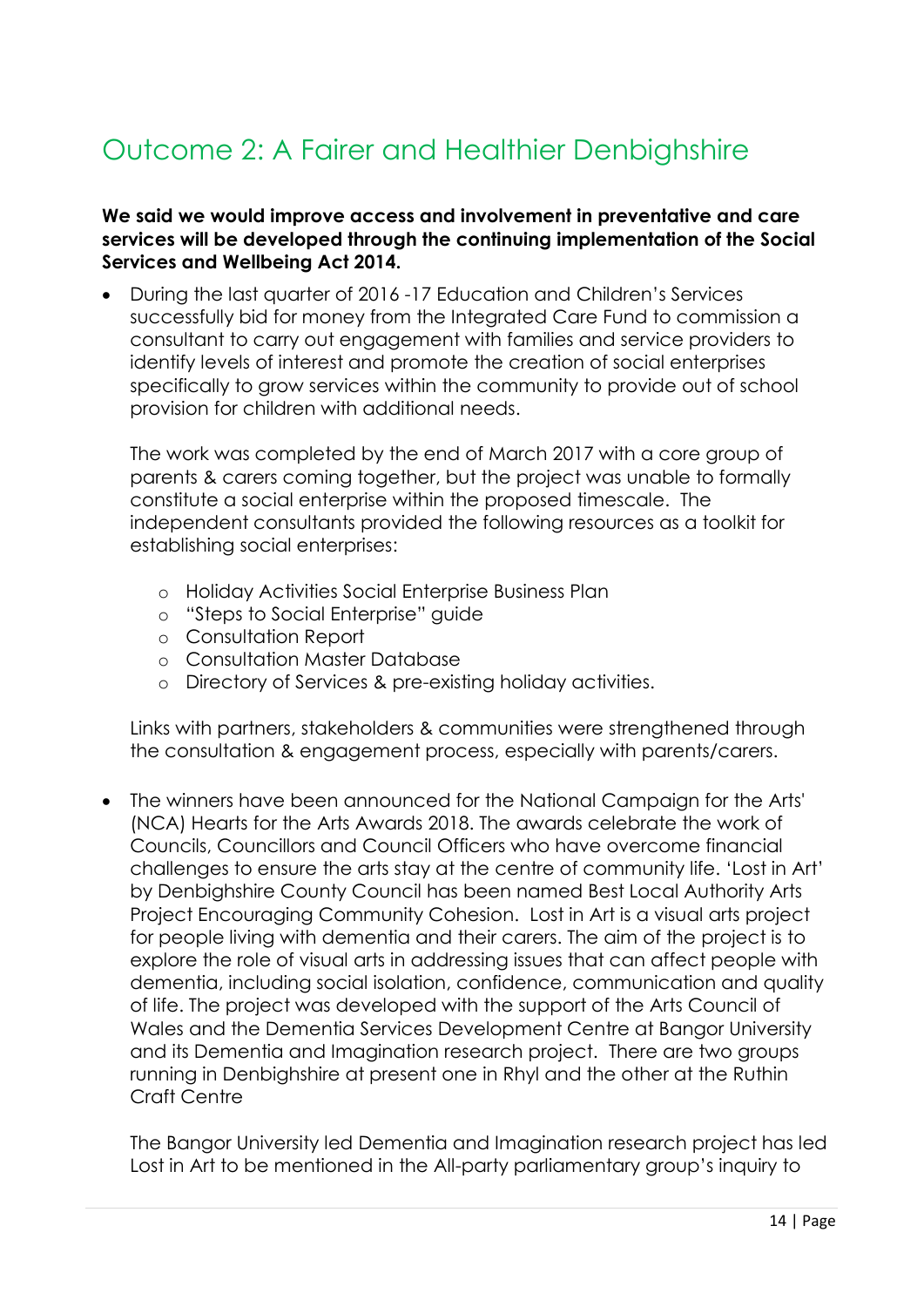Arts, Health and Wellbeing – "Creative Health: Arts for Health and Wellbeing" published in July 2017.

- The Active Young People and Community Sport Team set out plans and activities based on the School Sport Survey, which is the biggest bi-annual survey of young people regarding school and community sport. The team are currently preparing plans for the next survey which will take place in April 2018. Structure of activities, style of delivery and opportunities for volunteering, refereeing and coaching are covered as well as the types of activities they like to play. This has helped these teams target 'inequality' groups which have been identified as less likely to take part in sport, such as women and girls, people with a disability, people from areas of deprivation and Black and Minority Ethnic (BME) groups. Denbighshire Leisure now has a substantial and varied offer for these groups. The Active Young People Team has also launched a programme called "US Girls Leadership" this year, to encourage more girls to volunteer and become young leaders.
- The Holiday provision programme for disabled children, which is led on by the Disability Sport Officer and officers from Education and Children's Services uses feedback from the children, parents and staff to ensure that the needs of the young people are taken into account.
- The Community Wellbeing Team continues to work with colleagues in Education and Children's Services regarding provision for disabled young people. The assessment of summer activity 2017 has led to keeping this work as a priority and development of joint working
- Disability Sport Wales (Disability Sport) and Public Health Wales (Emotional Health) aims to work as 'one public sector' bringing the skills, assets and resources from the Community Wellbeing Team to play its role within the broader public sector and its engagement with people in Denbighshire communities.
- The Lead Officer for the Community Wellbeing Team takes an active role with the National Principal Youth Officer Group in developing and influencing the Welsh Government proposed National Youth Work Strategy update from 2018 onwards. This has led to Welsh Government accepting they need to develop their ideas further ahead of any proposals being made.
- The Youth Service has developed good Welsh language youth work arrangements in partnership with the Urdd. A Welsh language reference group was established in September 2017, leading with the Urdd on Welsh medium provision. Outcomes are expected to be known in Summer 2018.
- In September 2017 a new Community Sport Activator was appointed. This is a post jointly funded by Community Wellbeing and Community Housing. The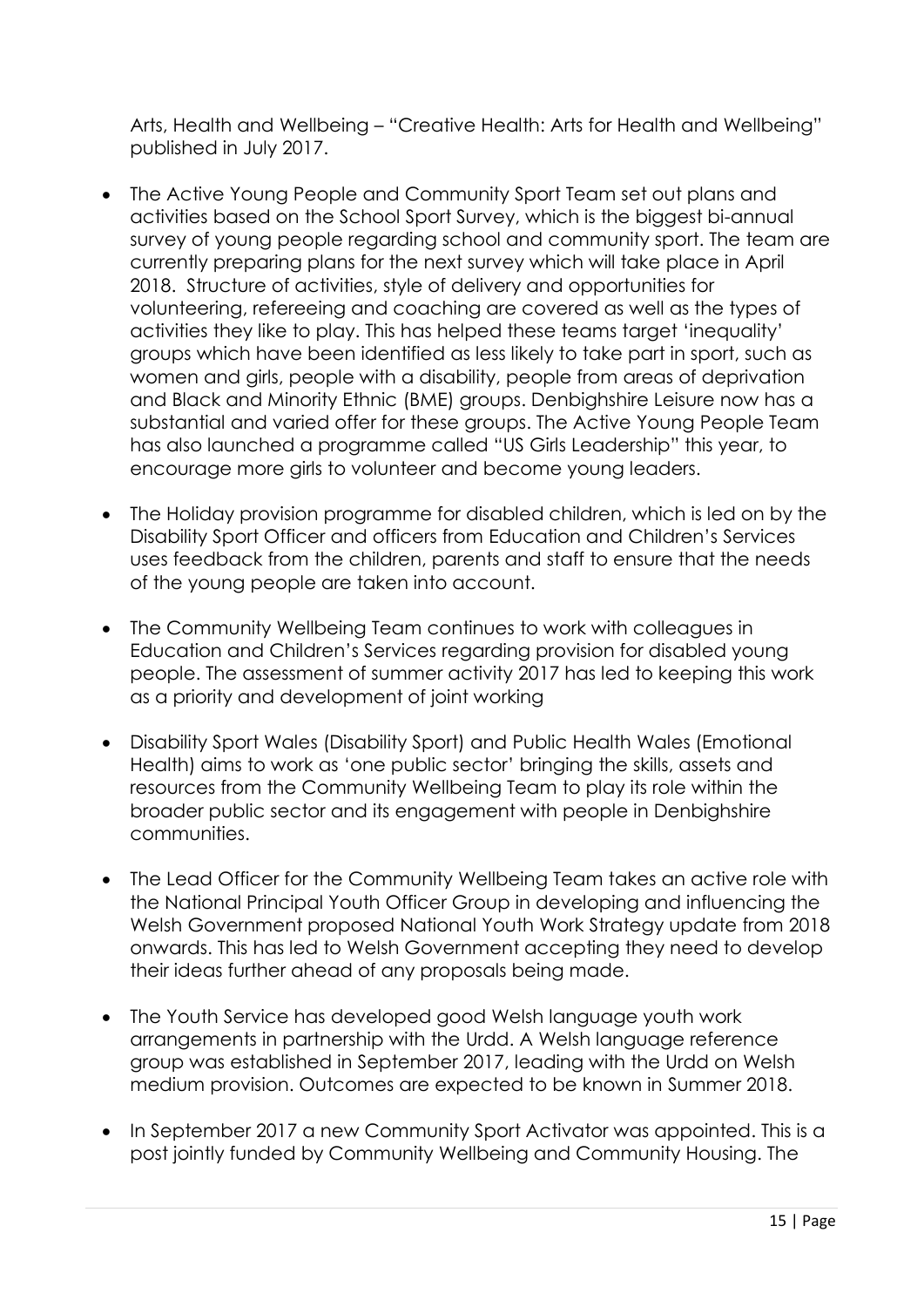aim of this post is to deliver activities to housing tenants, older people and to develop the rural offer.

- Staff from Denbighshire County Council's Strategic Leisure team were recently awarded the 'Insport' Development Bronze Award by a panel of leading sport professionals. The Insport Development programme is part of the broader insport project, which aims to support the physical activity, sport, and leisure sectors delivering inclusively of disabled people. The programme consists of 4 incremental standards (Ribbon, Bronze, Silver and Gold), against which a series of aims have been identified. As part of the presentation information was provided on the delivery of activities, workforce development and facilities amongst other things. The team will now be working towards the Silver award.
- In partnership with Young Ambassadors Cymru, Sport Wales and Youth Sport Trust, the Young Ambassador programme continues to develop with Denbighshire leading the way in relation to how many Young Ambassadors we now have, having almost doubled the amount of Bronze Young Ambassadors we have in our primary schools in the last 2 years. The Gold Young Ambassadors meet monthly and lead on 5x60 clubs and events such as the Young Ambassadors Conference, competitions, festivals, and county wide areas of work.
- Community Arts work with countryside Services to support them to engage with hard to reach groups. The Youth Service is supported to work with home educated young people for example.
- In partnership with Education and Children's Services, further funding was provided for Disability Sport and Family Information Service to engage with community groups, sport clubs, education and registered childcare providers to provide an inclusion toolkit for settings to deliver more inclusively. Funding of up to £1,000 is also available to the settings through completing selfassessment part of toolkit. This allows groups to become more inclusive for people with disabilities and for partners to engage in this important activity.
- Community Chest grants were awarded to 50 local groups which helped them develop their services. This directly contributes to Denbighshire's Leisure Strategy enabling voluntary groups to contribute to the overall health and wellbeing of their communities through sport and leisure activity.
- Funding received from North Wales Police to deliver Arson Reduction activities in collaboration with the Fire Service to address antisocial behaviour including Arson Reduction and Substance Misuse sessions led by Choose Life Charity.
- Denbighshire had the highest response level across Wales in the last School Sports Survey. Comparing 2013 with 2015, the survey shows an additional 753 pupils were 'hooked on sport' (an increase of 13%), confidence levels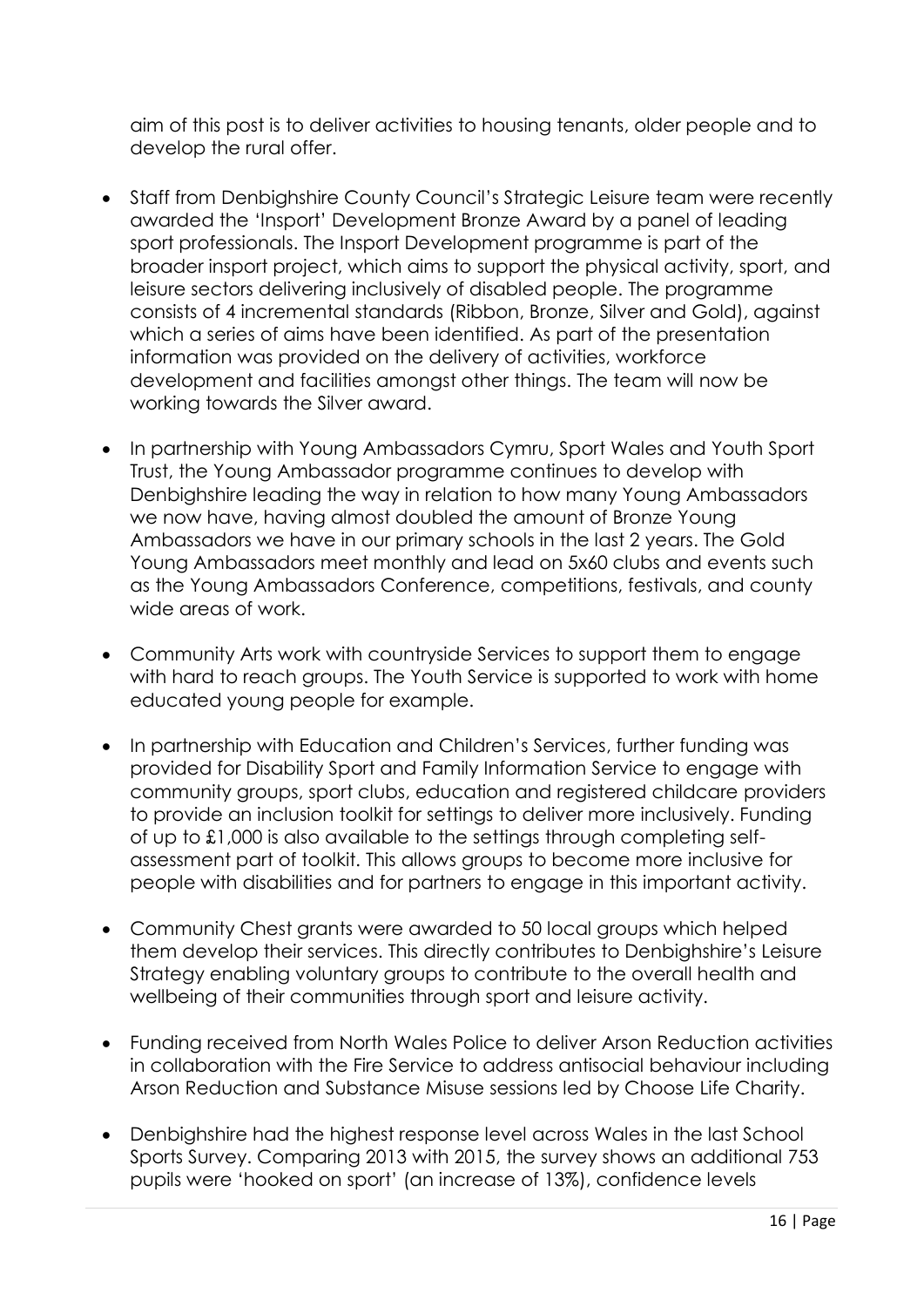improved in an additional 348 pupils (an increase of 10%) and an additional 521 pupils considered that activity they took part in contributed to a healthier lifestyle (an increase of 9%). The next survey will start in April 2018.

#### **We said we would focus on improving support to those receiving care by involving them in the choices that affect the services they receive and ensuring abuse and neglect are prevented.**

- The Council has been working to respond to the requirements of the Social Service and Well-being Act through its programme to modernise the way social services deliver. This work places greater emphasis on the outcomes of individuals, including outcome-focussed conversations. Training has been rolled out to staff and we will continue to develop this practice in 2018 - 19.
- Community Support Services continues to utilise a process of involving people who use services in the recruitment of front facing and management staff, where practical.

#### **We said we would support all protected groups to adopt healthy lifestyles including through the provision of specialised activities targeted at particular protected groups.**

- We have worked with partners to ensure universal leisure provision is inclusive.
- The number of older people (60+) participating in physical activity and wellbeing opportunities delivered or commissioned through our Leisure Centres totalled 16,050 for the period October – December 2017.
- The varied works programme for the Facilities, Assets & Housing department meets and supports cross cutting themes for the Council to meeting need, promoting healthy food diet for our schoolchildren via our School Catering Service. The works programmes across the department's four teams is very much 'customer focused and driven by our customers' needs'.
- A week-long series of events was held in September 2017 across Denbighshire to celebrate older people, in the run-up to International Day of Older Persons (1 October).

The events were arranged by the Ageing Well in Denbighshire Multi Agency and Resident Group to showcase what support is available. This Partnership includes Denbighshire County Council, Age Connect, Alzheimer's' Society, British Red Cross, Care & Repair, Care Forum Wales, Citizens' Advice Denbighshire, NEWCIS and the NHS and many more. Events included sessions of the Lost in Art project, social events, arts and textiles a 'culture club' for arts and dance and Talking Points sessions for people to get advice and information on well-being issues.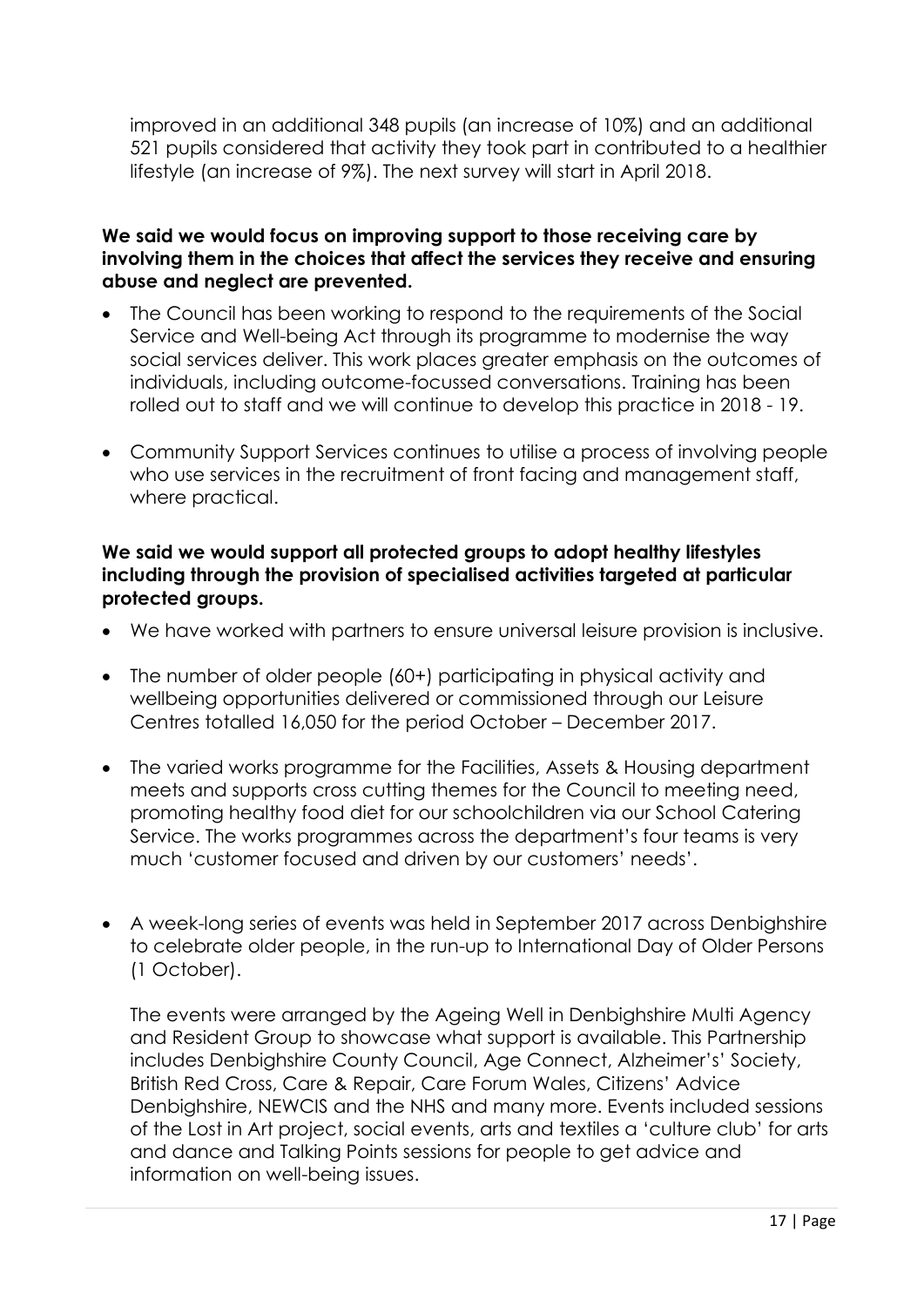#### **We said we would work with the health board to assess care and support needs (and carer support needs) of the population**

- Please see Outcome 1 above regarding Population Assessment by North Wales Social Care and Wellbeing Services Improvement Collaborative.
- The Single Point of Access (SPoA) operates to support citizens and professionals of Denbighshire. Services are delivered in partnership between BCUHB and DCC. Health and Social Care services have a duty to provide /arrange preventative services in its area of need for care and support and consider what could be done to meet those needs. It is impossible for everyone to know about all the services available to support people's health and well-being in Denbighshire. The SPoA can provide information, advice and assistance about the services available to ensure that citizen's needs are met appropriately. SPoA helps people to become better informed, more independent and self-caring; it aims to ensure positive health, care and wellbeing outcomes for individuals. The SPoA can discuss the different services available in your community and provide you with useful information about these services.

#### **We said we would assess care needs and the needs of carers through a new approach that focusses on what matters to the service user.**

 We provided more Telecare equipment to citizens - figures have increased from 395 in 2012, to 1,704 in 2016-17. 2017-18 are not yet available. This means more people are using technology to contact the Council in the event of an emergency and it enables people to live safely in their homes.

#### **We said we would provide a bi-lingual information, advice and assistance service.**

- We have a recruited Welsh Language Champions throughout the authority who champion and monitor our Welsh language standards, promoting best practice and identifying any non-compliance within their own services.
- We have created a new post for a corporate Welsh Language Officer to help promote the use of the Welsh Language, encourage best practice and compliance with the Welsh Language Standards.
- We work with Partners to help to improve the provision of services in the Welsh Language in Denbighshire through a Welsh Language Forum.
- We have created a Welsh Language members group.
- We have an annual meeting with the Welsh Language Commissioner to test and adjust our approach.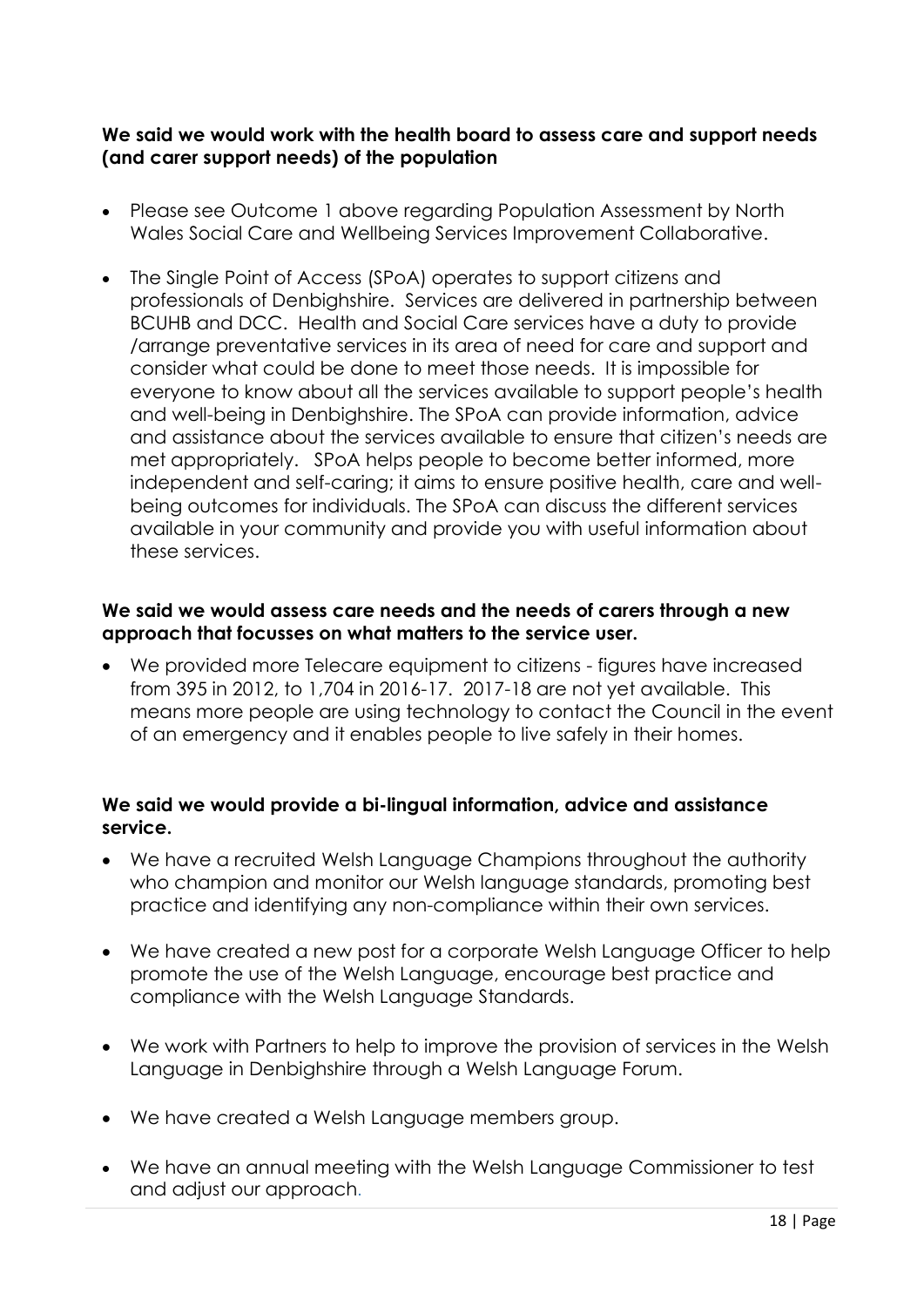- We continue to monitor the percentage of people reporting they were able to communicate in their preferred language. Currently service users for Community Support Services report 97% response in terms of being able to communicate in their preferred language.
- All libraries and one stop shops continue to offer bilingual information, advice and assistance.
- Services continue to use translation and interpreting facilities to communicate in languages other than English and Welsh within the Council are encouraged to use "thebigword". Services wishing to use facilities to support people living with hearing impairments are encouraged to use Action for Hearing Loss. These arrangements formed part of our Strategic Equality Plan monitoring and performance work to ensure we offer equality and diversity throughout our Council.
- Within Facilities, Assets & Housing annual policy reviews are carried out to ensure they are up to date with legislative requirements, this includes close monitoring of the Welsh Language Standards Action Plan for the service and ensuring actions are progressed.
- The development of a dedicated customers contact centre for housing which will integrate with the repairs help desk includes staff recruited who are fluent in Welsh and English.
- Schools Catering branding, menus and healthy food notices are displayed in Welsh in all of our School dining rooms, and also within our Commercial catering premises; Café R in Ruthin Craft Centre.
- Following the successful implementation of online booking through the Denbighshire Leisure website, the service will be progressing online joining for members in 2018 which will be a new system we will be developing with our software provider and could be used as the pilot for other Welsh authorities.
- In Leisure Work has been undertaken with Technogym to embed the Welsh language into the screens customers use to access our fitness equipment.
- The Youth Service continues joint work with the Urdd to promote the Welsh Language and culture activity with young people (the award winning 'Welsh is a Winner' project). A new Welsh Language Reference group for Youth Work has been established and job descriptions updated in order to enable welsh speakers to be recruited and then trained in youth work
- There is support for childcare settings through the Out of School Hours Grant to enhance communication with Welsh speaking children who attend their provision.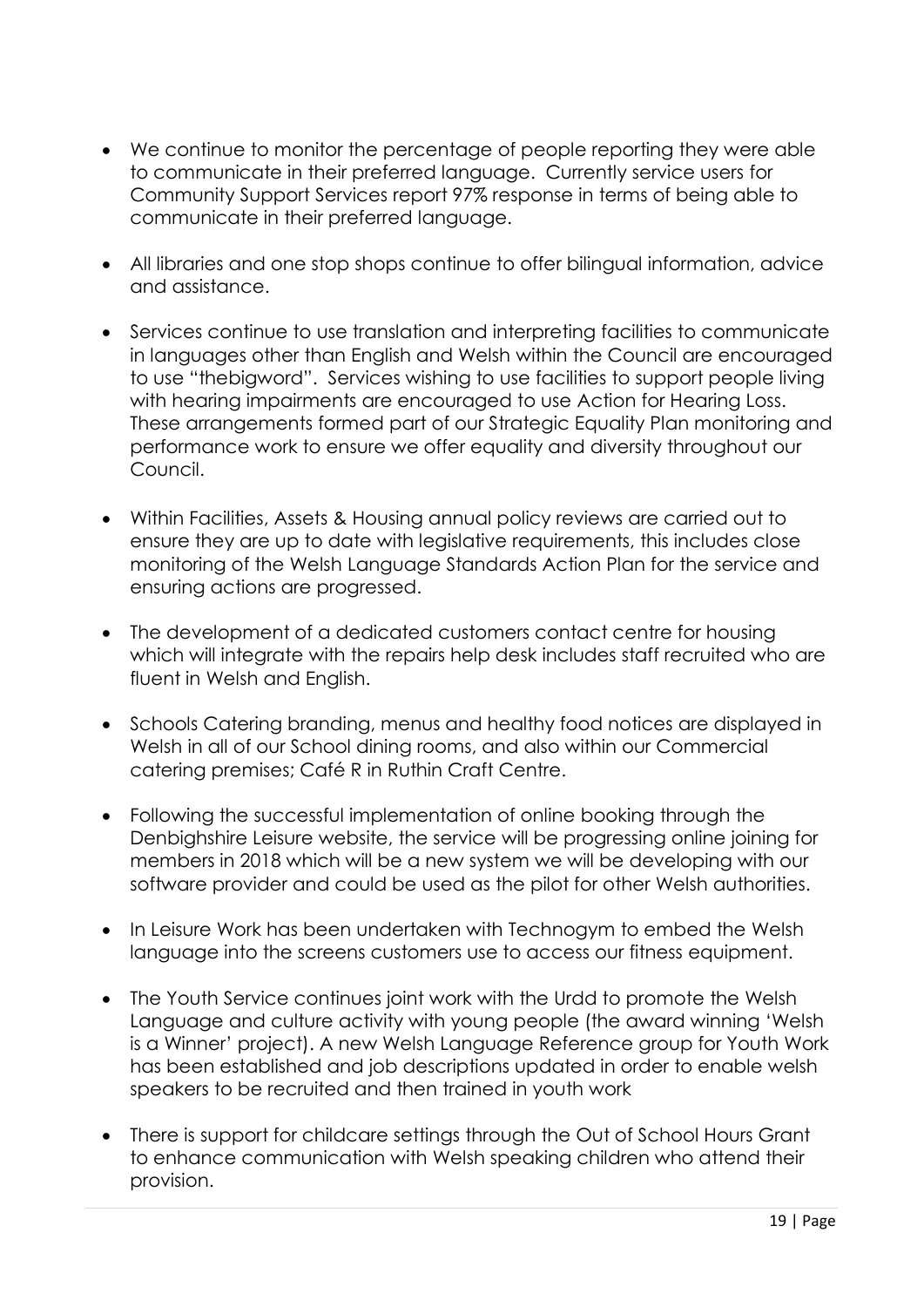- The Active Young People team have two first language Welsh speakers, and 2 Gold Young Ambassadors who are Welsh speakers. Awards, qualifications and presentations are all offered and available through the medium of Welsh.
- The Community Art service use Welsh language artists to deliver workshops especially in Lost in Art and the programme of arts activity at Capel y Waun day care facility. Also, Camau Bach – an early years music project delivered in partnership with Menter Iaith and Canolfan Gerdd William Mathias to support engagement at the HWB, Denbigh and the Oaktree Centre, Rhyl. We also support Menter Iaith to deliver several music and art sessions for young people through the medium of Welsh.
- A new School branding programme is due to commence in 2018, which will display stronger Welsh language standards.

#### **We said we would promote social enterprises and co-operatives which involve people who need care and support. Examples of our work includes:**

- Taskforce, based in Ruthin, continues to provide work opportunities to adults with learning disabilities.
- Popty Catering continues to provide work opportunities to adults with learning disabilities. There is a contract with Popty to visit DCC offices selling sandwiches / refreshments.
- Meifod Wood Products' core business is the manufacture of high quality wooden outdoor furniture. They are used in a wide range of outdoor locations, including domestic gardens, pubs, care homes, schools to name but a few. Meifod is a Denbighshire County Council business creating employment for adults with learning disabilities.
- Cefndy Healthcare and Manufacturing, in partnership with DCC, supplies aids to daily living and creates meaningful employment for disabled members of the community.
- The Woodland Skills Project continues to be supported by DCC, providing a range of woodland based activities two days a week, especially for people living with complex disabilities.

#### **We said we would improve protection and referral procedures for adults in need of safeguarding.**

 We have publicised the names of all service safeguarding representatives in our office buildings and on our intranet.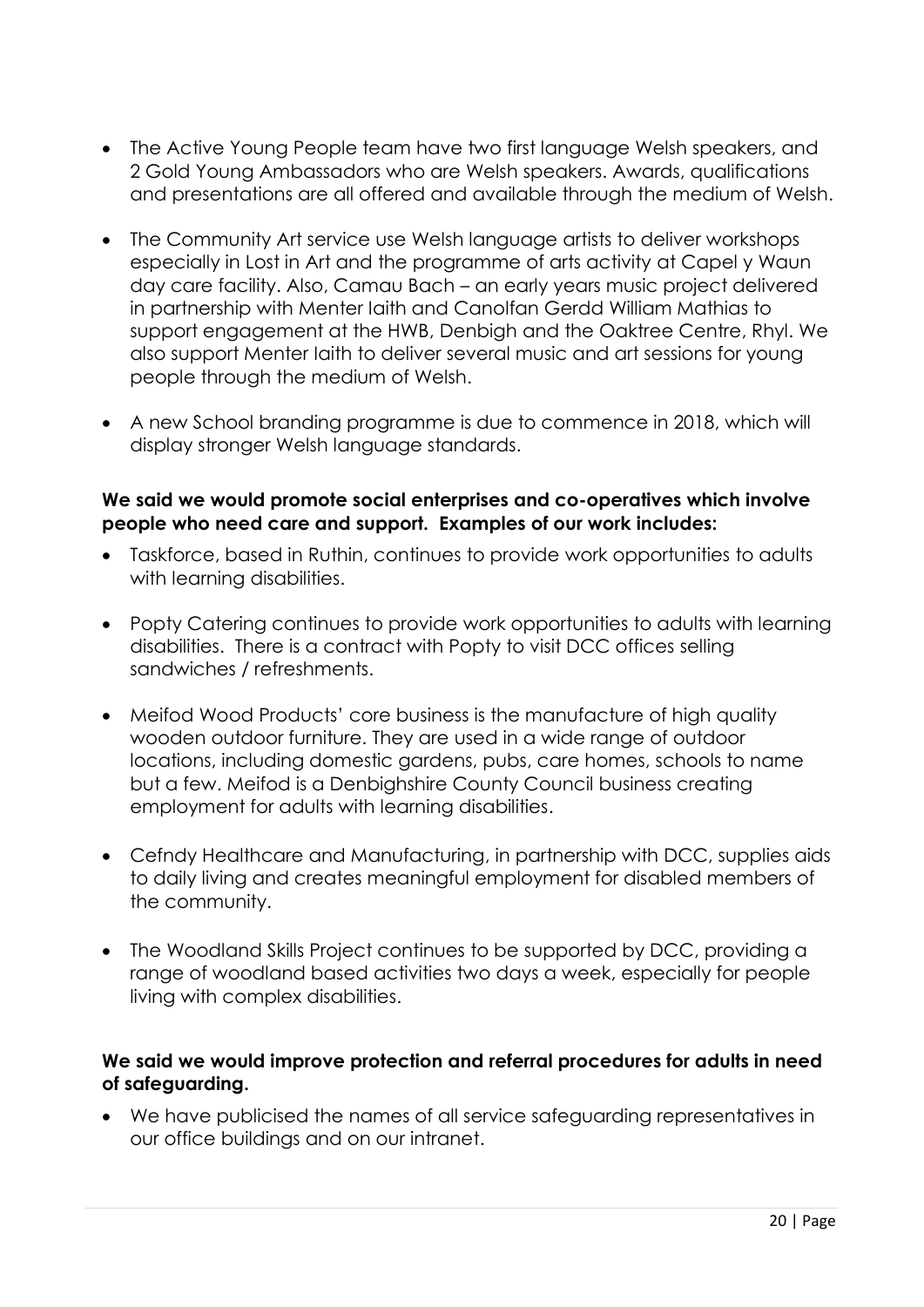- We have printed and distributed "Safeguarding Awareness Children and Adults at risk" marketing materials including a leaflet, video for staff and an elearning module.
- We have strengthened safeguarding teams with additional resource. The performance measures around Adult Protection are currently under review with Welsh Government.
- A new strategy for mental health services in North Wales is in the final stages of development and approval. That strategy is known as Together for Mental Health in North Wales, and it sets out a wide range of principles and actions, to be taken forward over the 3-5 years up to 2,022.

It has been agreed by the Together for Mental Health Partnership Board that the approach to implementation should be as bottom-up as possible, and be rooted in the various communities across North Wales – with the default being local, rather than regional implementation structures.

There are 3 across North Wales: Conwy and Denbighshire, Gwynedd and Môn, and Wrexham and Flintshire.

- It is important that we enable people to feel safe, as the perception of safety is often as important to an individual as safety itself. As part of our current satisfaction surveys of adult citizens, we ask whether they feel safe. The proportion of adult citizens responding positively to this question during 2016- 2017 was 92% (401 out of 437). This is down slightly from 95% (396 out of 416) the previous year. It was noted that many responses highlight a fear of falling as the problem, which has been fed back to Welsh Government. We will continue to operate a Falls Prevention Service within Denbighshire.
- Safeguarding is a key theme throughout the Facilities, Assets & Housing service. The Service's Safeguarding Group plans, implements and reviews progress not simply in terms of safer recruitment which has shown good improvement in the diverse services within FAH, but also in terms of provision. The group monitor and control safeguarding of groups using leisure facilities. Feedback and best practice is shared within the group for consistency and also directly fed into the Corporate Safeguarding Panel which includes raising case studies of 'softer' safeguarding issues before the 'protection' stages. The monitoring that FAH carry out on safer recruitment has been highlighted as an area of good practice in the Corporate safeguarding group. The group continues to monitor and evaluate progress made in improving safeguarding practice across FAH.
- Safeguarding Awareness E Learning brand new safeguarding training that is being rolled out across the county. The training has been produced via our elearning modules. Safeguarding is everyone's business and we all have a role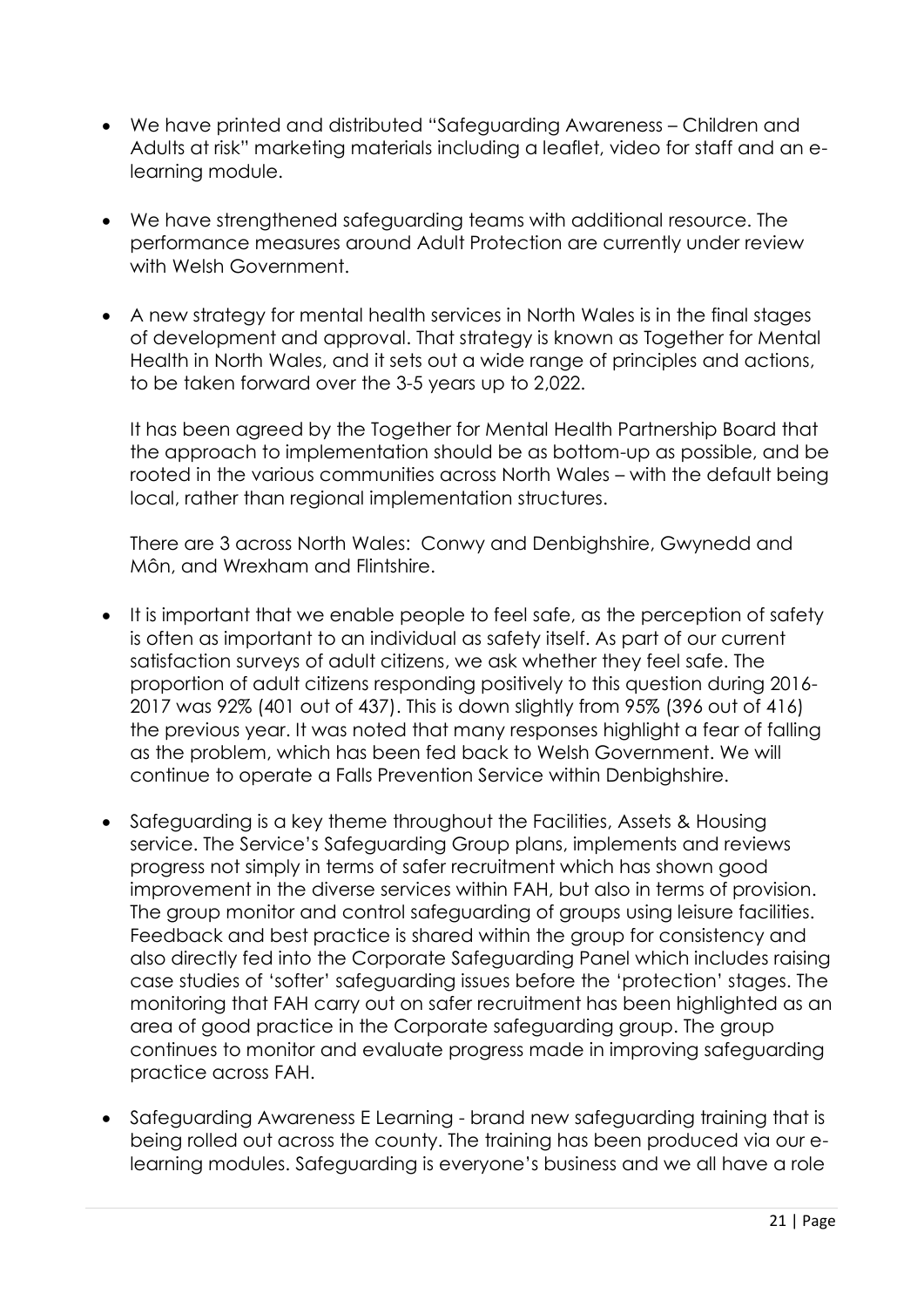to play in reporting any concerns we may have about vulnerable people living in our communities.

#### **We said we would ensure people can access advocacy services.**

- We continue to deliver an information, advice and assistance service that conforms to the Social Services and Wellbeing Act. The Children and Families Support Gateway is delivering an information, advice and assistance service within Education and Children's Services which complies with Part 2 of the Social Services and Wellbeing Act. However the aspiration of the Act is to deliver a single integrated experience for citizens requiring information, advice or assistance. In conjunction with the Family Information Service, Community Support Service and Customers, Communications and Marketing Services we are reviewing our compliance with the National Advice Network standards. This work is ongoing from 2015 -16.
- We mentioned previously, we continue to develop our Talking Points an information, advice and assistance service at the heart of the community. Talking Points are an opportunity for the citizens of Denbighshire to meet with health, social care and third sector staff in their own community in a convenient, appropriate and welcoming venue such as a local library, and to talk with them about the well-being outcomes they desire for themselves or others.
- Children and Adult services commission Advocacy Services. Adult services has recently assessed current advocacy arrangements using a tool called the Golden Thread, a self- assessment tool for commissioners. The purpose of the tool is to bench mark where we are at in relation to implementing the Social Services and Wellbeing Act code of practice for Advocacy. We are acting on the findings.

#### **We said we would ensure safety, dignity and empowerment for those receiving care services.**

 We continue to monitor the percentage of people reporting they were treated with dignity and respect. Currently citizens interacting with Community Support Services report 94% response in terms of being treated with dignity and respect – 96% for adults receiving care and support, and 89% for carers.

#### **We said we would promote healthy lifestyles choices for all and provides the necessary access arrangements to support these choices**.

• The Council's Facilities, Assets and Housing Service has worked in partnership with Sport Wales, Betsi Cadwaladr University Health Board, Public Health Wales, the National Exercise Referral Programme and Duke of Edinburgh Outdoor Activities to deliver a range of active leisure opportunities specifically targeted at older, disabled, and younger people. These have included free swimming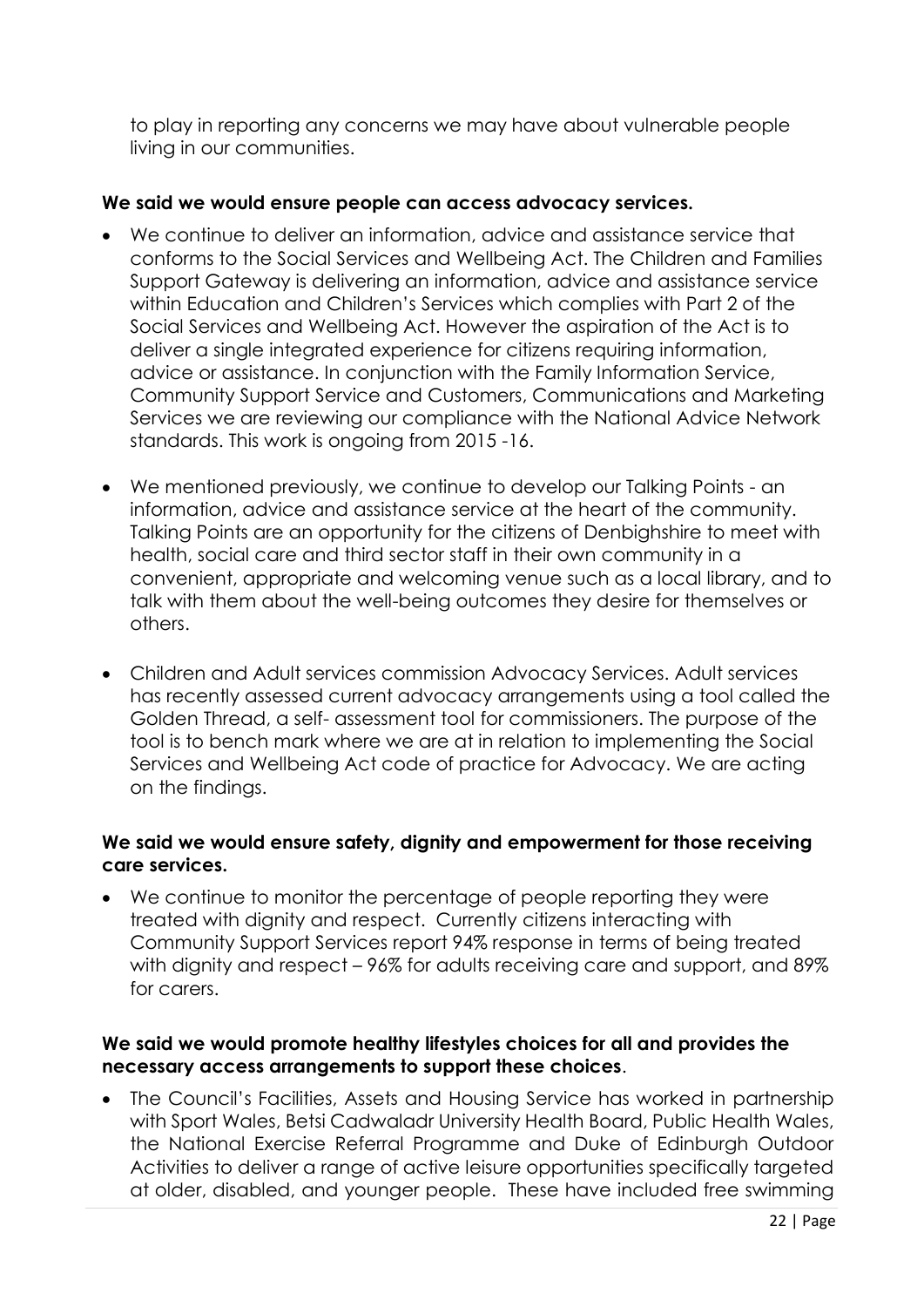for under 16 year olds during school holidays and free swimming for over 60's throughout the year.

- Catering Team involvement with the School Holiday Enrichment Programme (SHEP) over the past two years has been a great success, with the initial project in 2016 involving just 4 schools, this was increased in 2017 to include 8 schools with a further increase in 2018 to 16 schools. This project involves close work with the Schools themselves, local community organisations and our Community Wellbeing department.
- We promote all projects and initiatives undertaken by Countryside services through press, public relations, social media and video. Countryside Services has produced webpages promoting our accessible Denbighshire. [Please](http://www.denbighshirecountryside.org.uk/accessible-denbighshire/)  [click here to see pages.](http://www.denbighshirecountryside.org.uk/accessible-denbighshire/) Ideas for activities, healthy lifestyle choices and guidance on area maps are available.
- We have been working with landowners to replace stiles on public paths with hand and kissing gates to help ease access for users with mobility issues. Although the paths may still have natural obstacles that impact on their movement, it is generally felt ageing populations mobility in the countryside can be reduced where they cross stiles the farmers are intended to provide and maintain. With the landowners agreement we are looking to remove stiles and replace with hand or kissing gates. We are not targeting specific routes but are replacing them as resources allow where the opportunity arises. There is an ongoing project to replace all the stiles along the River Clwyd bank from Ruthin to Bodfari, with much of the middle section now completed. This work has only been possible due to grant funding from the Welsh Government that ends this year. We will look for other funding to assist this programme and ensure the Rights of Way Improvement Plan continues to recognise and support our work to improve access for users who may find existing routes difficult to access.
- Equality of access in the wider countryside can be a challenge but where conditions are reasonable for accessibility for all, provision is made. A number of the Community Miles routes developed this year have replaced stiles with gates on Public Rights of Way (which will facilitate easier access as much as possible). The Llandegla Community Miles route has been published, which is number 13 in the series.
- The Out and About event programme includes a broad range of countryside activities, with 4,030 people engaged in the programme during 2017.
- The Accessible Denbighshire area on Denbighshire Countryside's website highlights the most accessible routes across the County. Most of our Countryside Sites are consistently being improved to be more accessible by surfacing paths or removal of steps and other structures, for example the three and a half miles of the Prestatyn-Dyserth Way can be enjoyed due to its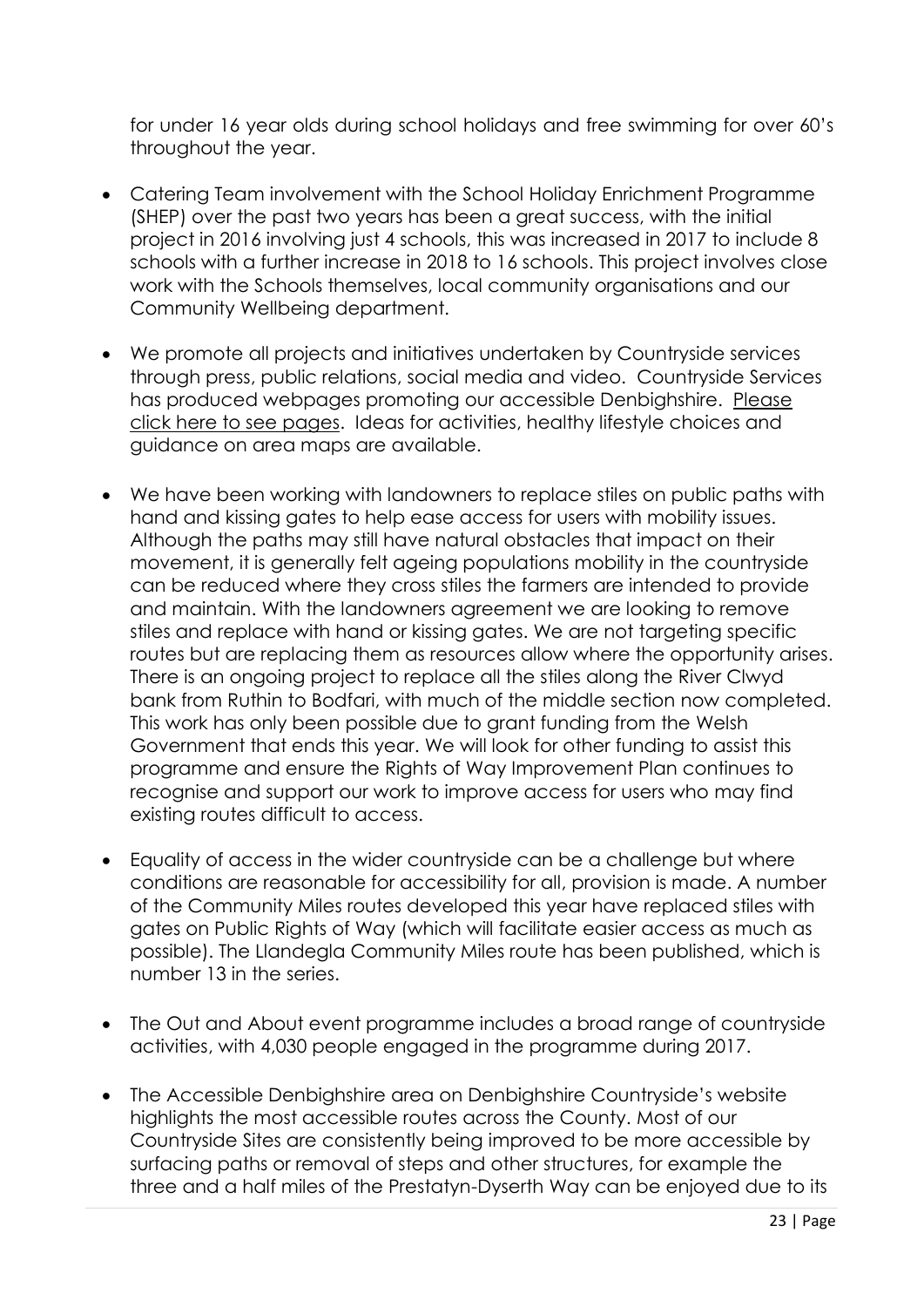all-weather tarmac surface. The Countryside Service Team secured £20,000 in grant aid to fund footpath improvements at Loggerheads Country Park in 2017 -18. The work has established an accessible path between Loggerheads Visitor Centre and Devil's Gorge, which will link to the Loggerheads Tramper Programme.

- An all-terrain Tramper / mobility scooter has been purchased by the Countryside Service team for the public to use at Loggerheads Country Park. The scooter will be available through a pre bookable service and will be introduced over the next six months. The aim of the project is to enable people with mobility problems to join their friends and family on days out in the Park.
- The Walking the Way to Health scheme has been delivering health and wellbeing benefits for over 15 years. Designed to encourage individuals to exercise regularly through walking as part of a social group, it has proved very successful. The benefits from walking for physical and mental wellbeing, reducing social isolation and community cohesion are well documented, and this initiative delivers directly on the goals for the Wellbeing of Future Generations Act. A coordinator organises and motivates around 10 groups, with 30+ volunteer walk leaders, delivering around 20 weekly walks. This results in over 10,000+ participations every year.
- The Rhyl Communities First Walking Group participated in a joint project between Denbighshire Countryside and Art Services, which included a guided walk around Loggerheads Country Park and working with an artist to create a Mosaic that celebrates the special features of the Park.
- The Denbigh Men's Shed group participated in a photography exhibition featuring the landscape around Llangollen and the Alyn Valley. The project improved people's health and well-being through encouraging people to visit new places, but also made images of these spectacular landscapes accessible to all.
- Ysgol Llywelyn have become the third school in Denbighshire to receive an award for their effort in getting their pupils travelling actively to school. They received the Silver School Mark Award on February 8 as a result of getting over 15% more students walking and cycling to and from school. An active school run has so many benefits for young people and schools, from increasing the pupils' levels of physical activity, helping to promote students' physical and mental health and wellbeing, reducing the number of cars at the school gates and creating a better environment for the whole school community.
- Service users within Countryside and Heritage Services are actively engaged in service improvement through our volunteer programmes, which include physical improvements at sites, and also helping others to understand and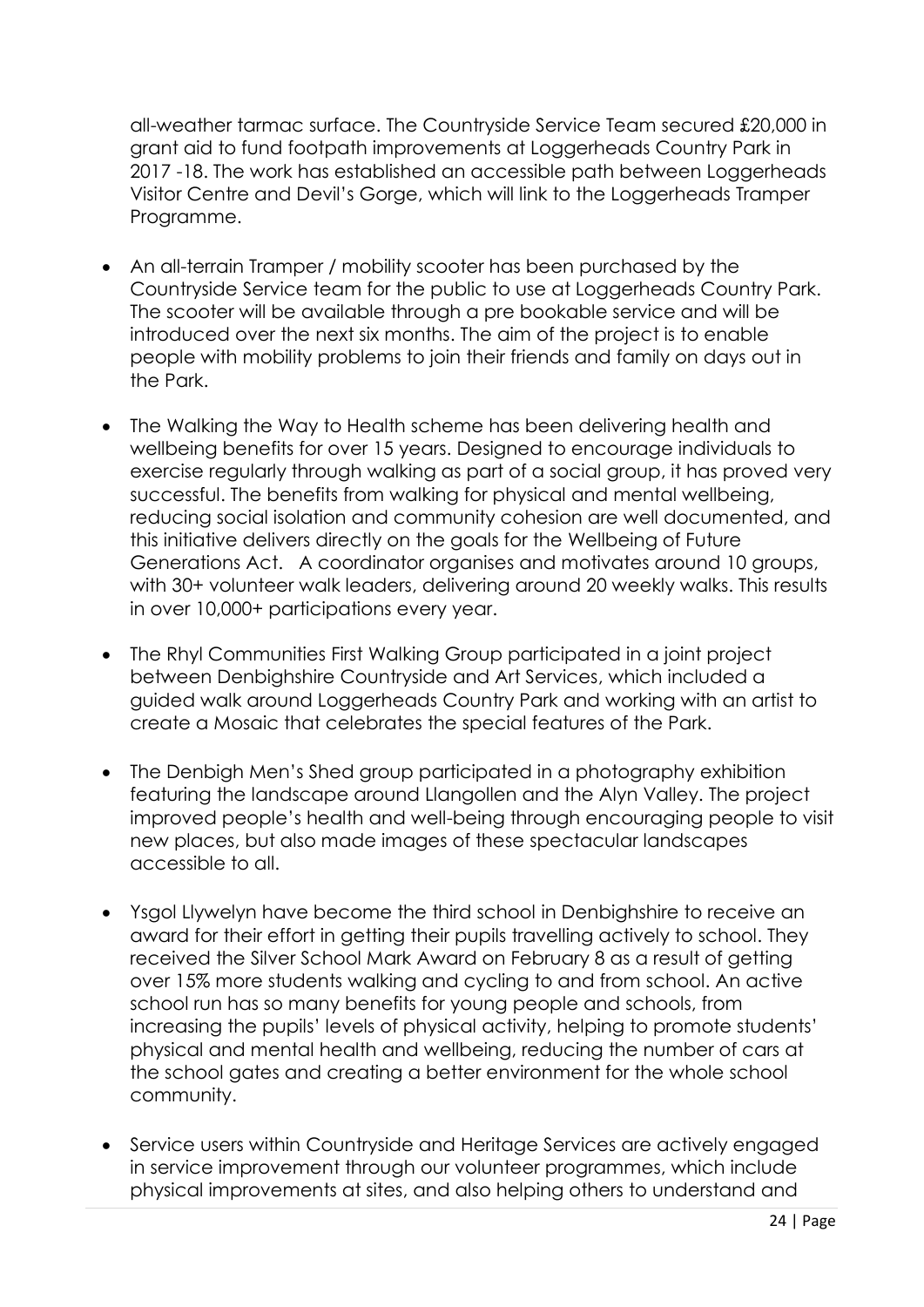enjoy the area through guiding walks. Participants include people from across the whole age spectrum. 140 volunteer activities are provided every year by the Countryside Service department, in addition to specific weekly volunteering opportunities for individuals with additional needs and their carer. Comments boxes are available for users to provide feedback about their experiences at our busiest sites, such as Loggerheads Country Park and occasional outdoor surveys are completed, enabling people to provide suggestions for improvements.

- Denbighshire Countryside Service has recently become responsible for the management of the allotments for the authority as a whole, providing opportunities to improve people's health and well-being through outdoor activity, growing nutritional food and socialising with others. The Service is currently reviewing the allotments and rationalising plots to increase provision where possible. Rhyl and Prestatyn allotments include raised beds, making them accessible to more people. A programme of improvements is currently underway to increase the number of raised beds at other sites.
- Weekly gardening activities are held at the Corwen Community Garden and are supported by the South Countryside Service Team, these provide the opportunity for people to learn new skills, meet new people and take a share of the produce home. The project also makes a positive contribution to the landscape setting of the car park area in Corwen.
- Two Young Ranger schemes are supported by Denbighshire Countryside Service, one based at Loggerheads Country Park and the other at Llangollen. Both groups provide opportunities for Young People to become involved in countryside management skills and have between 15 – 20 regular attendees. Activities over the past twelve months include, wild bee surveys, abseiling, building dormice boxes, little tern visits, hedge planting, woodland coppicing, looking for reptiles, moorland management and craft.
- Ysgol Carreg Emlyn achieved a top award for health and wellbeing. Ysgol Carreg Emlyn has received the National Quality Award, the highest award a school can obtain through the Welsh Network of Healthy School Schemes. In order to achieve the award, the school demonstrated the highest standard in indicators across seven health topics, including mental and emotional health, wellbeing and relationships, environment, and safety.

#### **Areas for Future Development:**

 Following the successful implementation of online booking through the Denbighshire Leisure website, the service will be progressing online joining for members in 2018 which will be a new system we will be developing with our software provider and could be used as the pilot for other Welsh authorities.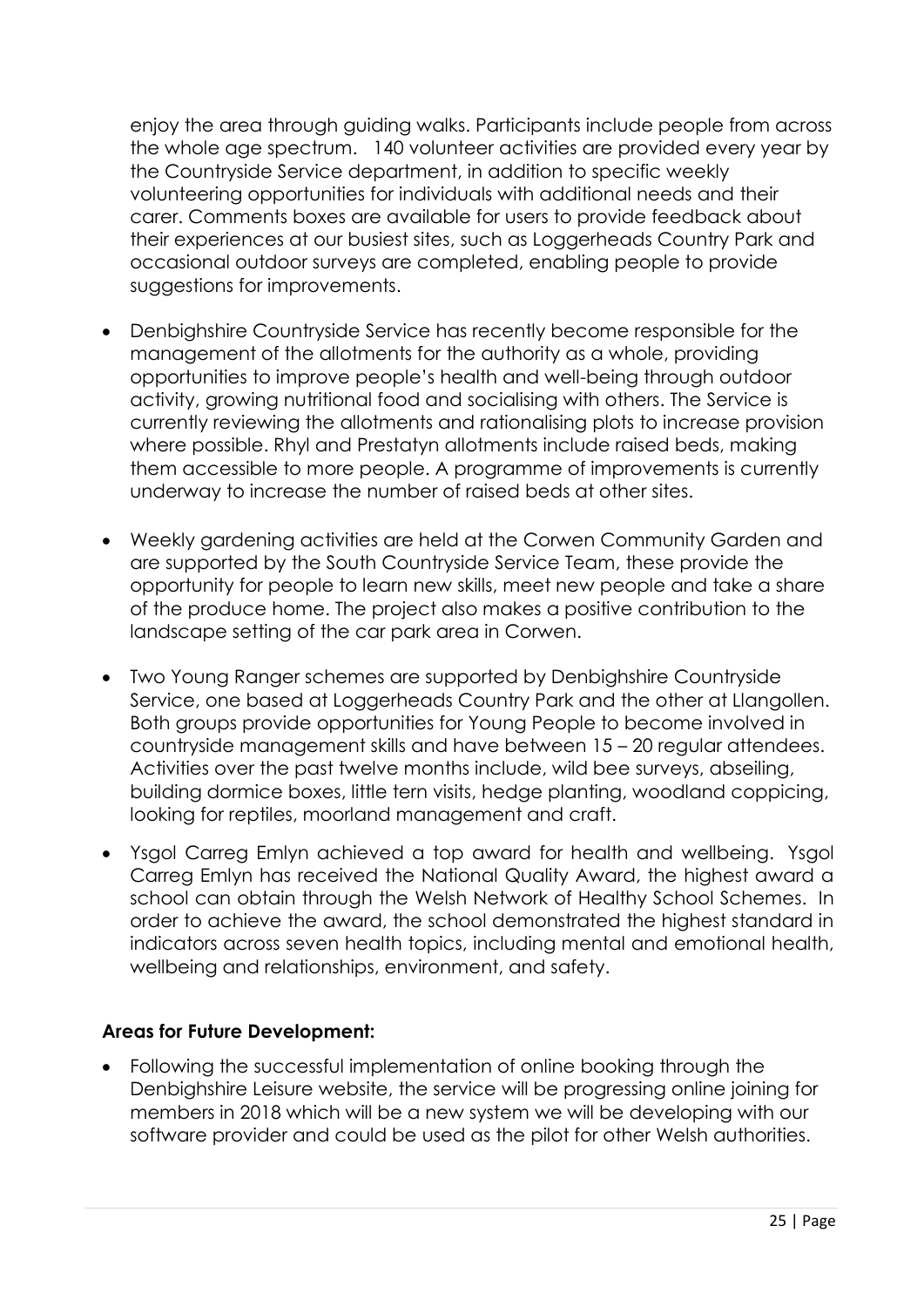- Denbighshire Countryside Service are looking at the feasibility of extending the access for all path at Rhyl Cut.
- Funding applications are currently being submitted to improve the accessibility of the picnic areas at Rhuddlan Nature Reserve.
- We said we would increase the number of people receiving direct payments and similar arrangements to enable citizens' greater involvement in managing their own care, if that is their preference. Much work has been undertaken to develop the Support Budget offer and to ensure staff are fully aware of the opportunity for flexibility and creativity.
- <span id="page-25-0"></span> The recent trend for year on year decreasing numbers of Support Budgets for adult social care is now expected to change and we will continue to monitor closely. Information is as follows:
	- $\checkmark$  2015/2016 the figure was 140
	- $\checkmark$  2016/2017 the figure was 106
	- $\checkmark$  Between 01/04/2017 & 31/12/2017 (3 quarters of a year) the figure was 112.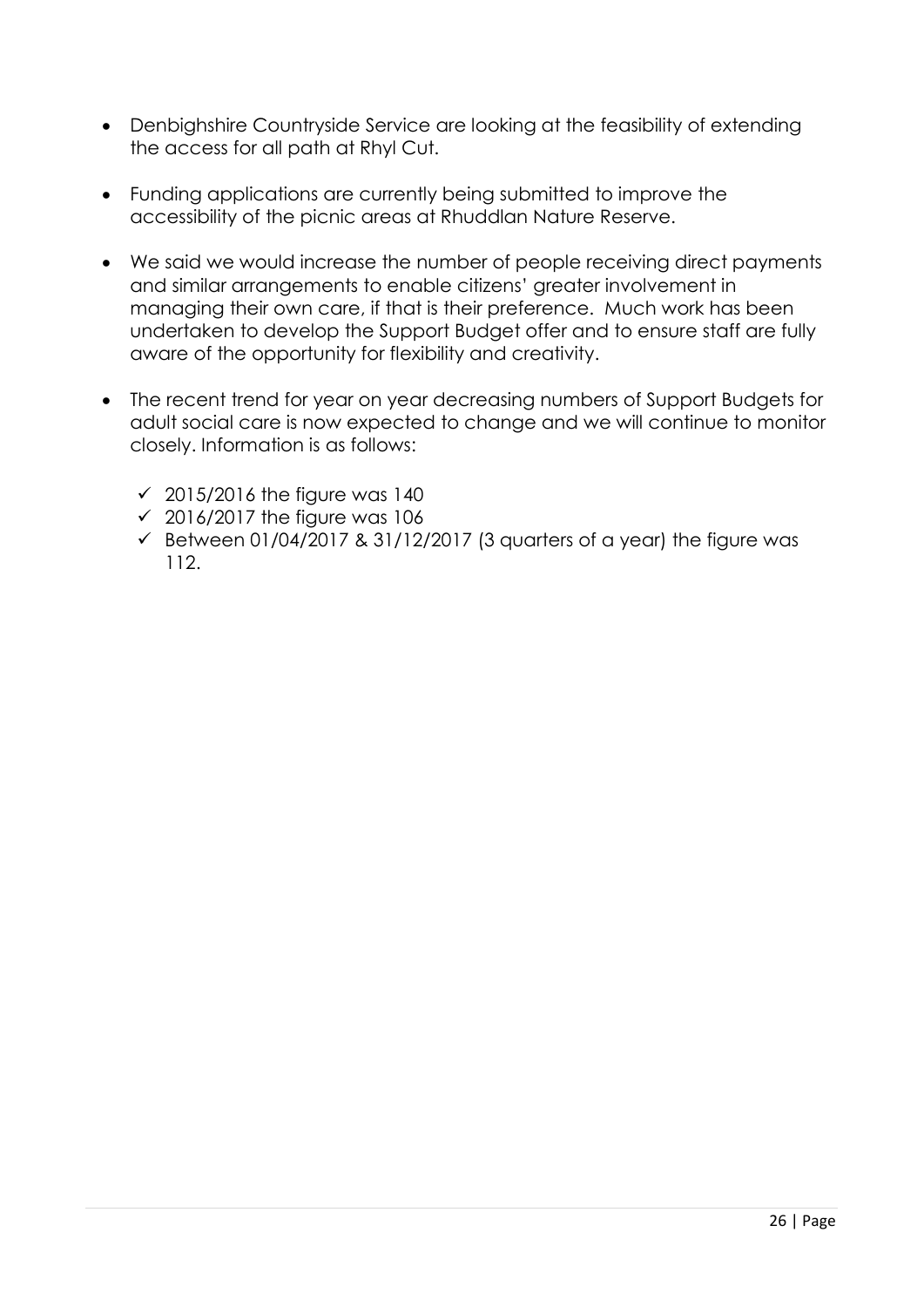## Outcome 3: A Fairer More Prosperous Denbighshire

**We said we would ensure that a fair and prosperous Denbighshire will be one where income inequality between different groups is reduced. We said we would ensure that a fair and prosperous Denbighshire will be one where people from all backgrounds are supported to take advantage of entrepreneurial and employment opportunities and, where the education and training that underpins participation in a prosperous economy can be delivered in a way and in an environment that allows people from all backgrounds and with the full range of protected characteristics to flourish.**

- The Youth Service work with Schools, Careers and Education in order to progress joint work to support young people at risk of becoming NEET (young people aged 16-24 Not in Education, Employment or Training). A Youth Panel (Engagement Officer, Careers and Youth Service) meets regularly and is the forum to consider the progression needs of all young people at risk of becoming NEET and to develop best responses to support Young People. In order to speed up responses and referrals, the membership of the Youth Panel has been expanded to include representatives from other services and agencies, e.g. Department of Work and Pensions / Team Around the Family/ ADTRAC / Housing etc. Cases are reviewed at each meeting and 2017-18 dates have already been agreed.
- As part of Denbighshire work to deliver its Economic and Community Ambition Strategy, the 14-19 team are also managing and delivering on the 'Ready for Work' project. The aim is to provide schools and students with additional expertise and support from businesses and mentoring support from alumni and public service employees to enrich the current Careers and World of Work activities undertaken in schools. The intention is that the project will be embedded within the Welsh Baccalaureate going forward to ensure the sustainability of the initiative. The Ready for Work project is a significant investment by the local authority and is one of the priorities set out in the Corporate Plan for 2017 -2022, meeting the needs of Young People.

There are a number of strands to the Ready for Work initiative which, for successful delivery, will draw upon the mutual support and co-operation of schools, the LA, governors, elected members, public service mentors and students, local employers and other partners. The strands include:

- $\checkmark$  Establishment of a business register
- $\checkmark$  Extending the Careers Wales Business Class initiative
- Establishment of an 'alumni community' in each school
- $\checkmark$  Mentoring scheme for students
- $\checkmark$  Delivery as part of the core curriculum
- $\checkmark$  Support and quidance for school governors
- $\checkmark$  Engagement with elected members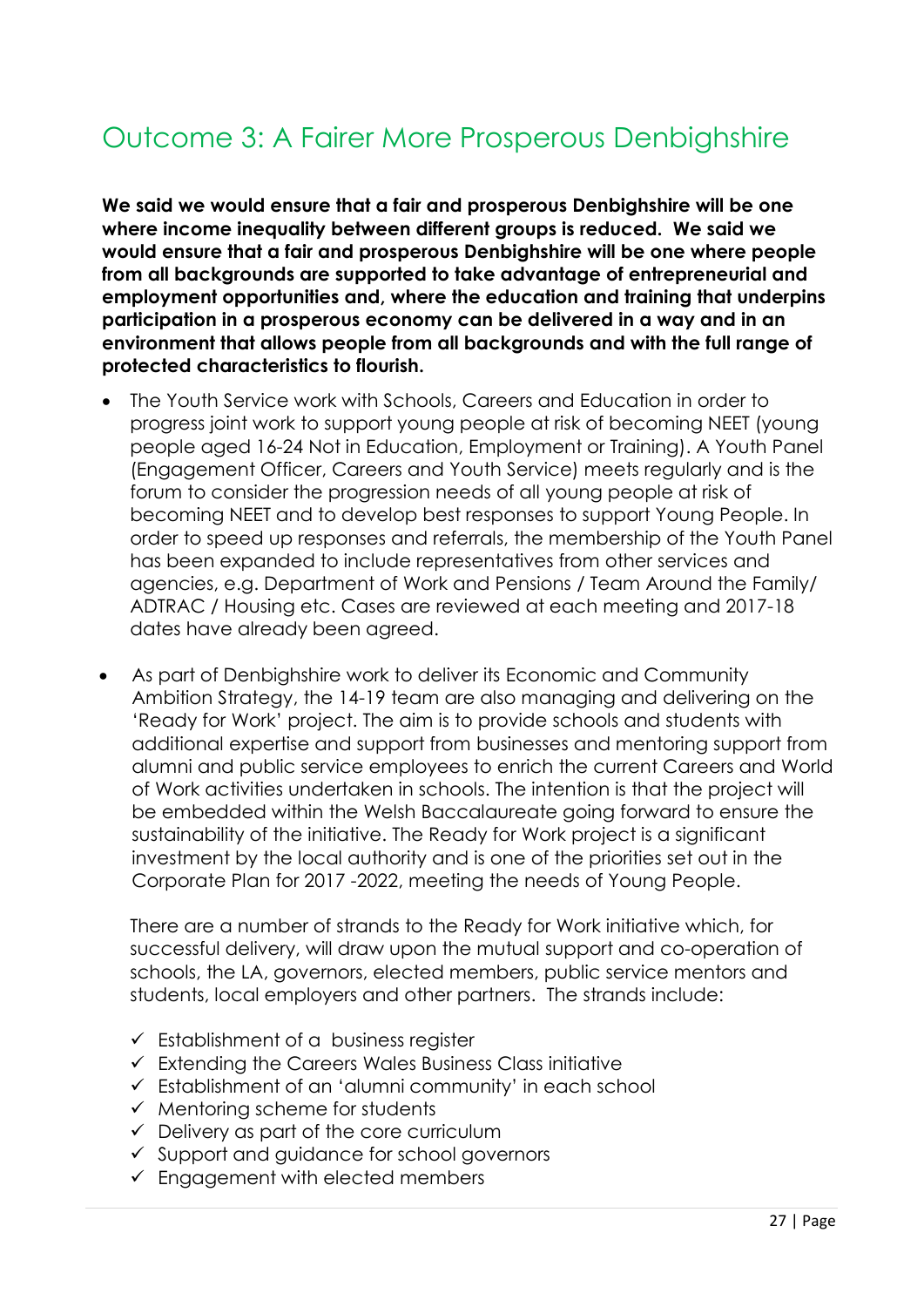- $\checkmark$  Collaborative bilingual careers evenings
- We have provided over 50 extended and supported work placements for the Year 11 cohort from September 2017. All placements are monitored by TRAC or Learning Support Mentors. We are looking to Denbighshire County Council providing more placements in vocational areas.
- We have also developed an Employability Skills Pathway in the Land Based sector that comprises a skills based course at Coleg Cambria, Llysfasi, and an extended land based work placement. The 14-19 Team funds the vetting of all placements through Dream Safety, a Denbigh company.
- In terms of Careers advice and support, we enjoy an excellent working relationship with Careers Wales and all schools and pupils have free access to their website which gives up to date information and data relating to Labour Market Information and trends, availability of apprenticeships and jobs in the region, careers advice etc. All our secondary schools are also in a pilot programme for the Careers Wales Education Business Exchange which will provide schools with a database of local employers and businesses who are prepared to have pupils on school visits, offer work experience and support with mock interviews and careers events etc.
- We launched the SEREN Project last year targeting extra support for our highest attaining students. This year there are 255 Year 12 and 13 students from Conwy and Denbighshire who are enrolled in the Conwy and Denbighshire SEREN Hub. It is too early to evaluate the impact of the SEREN project as yet in terms of numbers of students offered and accepting Higher Education places at the most prestigious universities but evaluations by students are extremely positive and there are already indications that applications to Russell Group universities have increased this year. The Conwy & Denbighshire Hub has developed a thriving enrichment programme, the flagship of which is the Medical Sciences programme which is delivered by highly motivational consultants and doctors at Glan Clwyd Hospital.
- Both Leisure and Youth Service deliver provision that contributes to a wide range areas that could increase pressures on the public sector specifically and the economy generally. Community Wellbeing recognises the valuable contribution that is made through community based interventions and that they contribute to a wide range of issues such as limiting the growth of obesity through active lifestyles, engaging young people into programmes that support lifelong learning and reducing the risk of becoming NEET.
- The Young Ambassador Scheme (as previously mentioned) and Young Leader courses provide valuable life skills for the next generation and volunteer opportunities in Youth work and sport. The Youth Service and Active Young People Team continues to invest in volunteers developing their skills and knowledge to enhance the youth work & sporting offer and support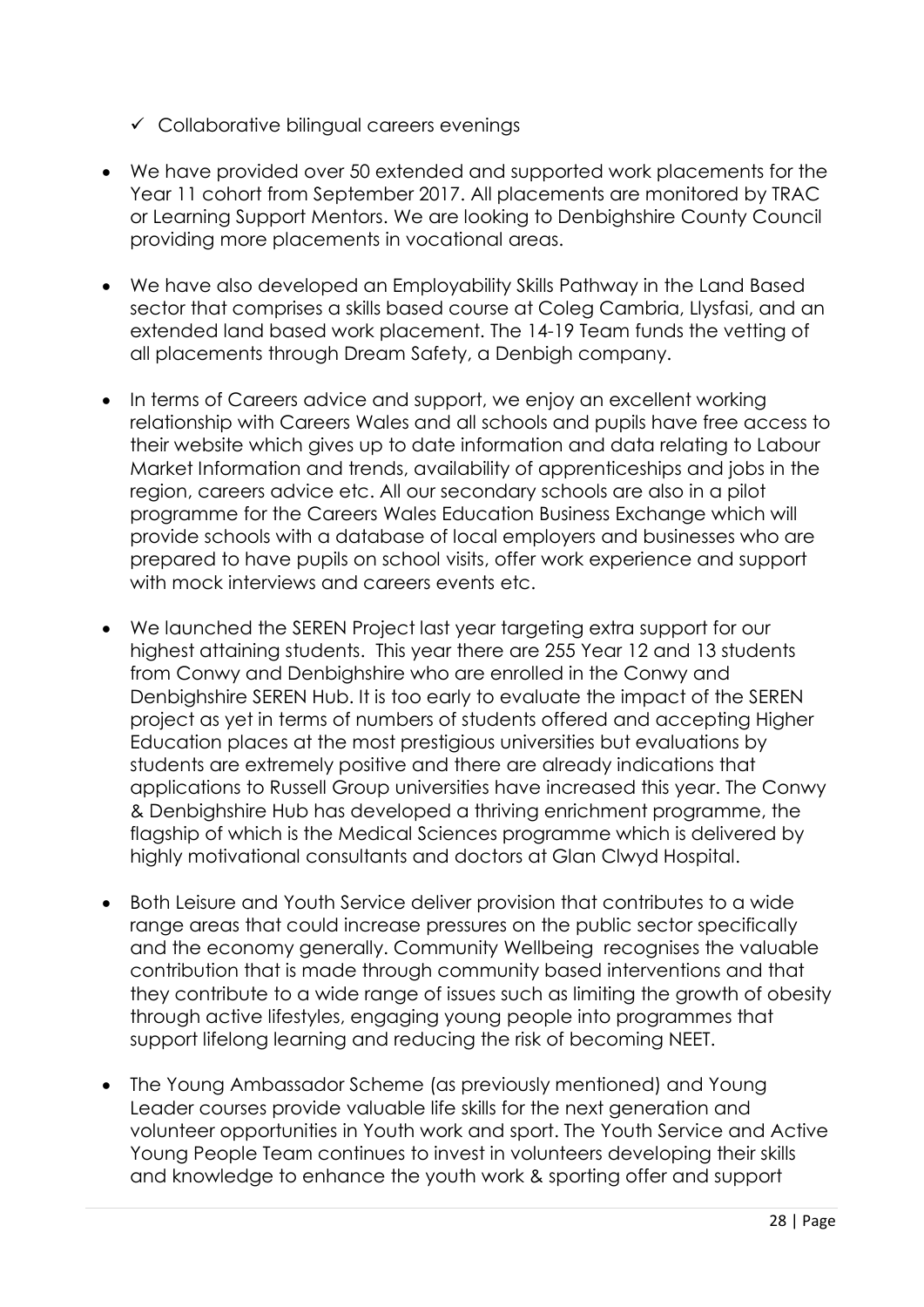continuous professional development through training opportunities such as level 2 and 3 Youth Work and the Sports Leaders Level 2. These opportunities have provided individuals with experience to gain paid employment. Many of these volunteers now work within our holiday programmes, and one has just gained employment with us a Community Sport Activator. She went through our Young Ambassador system, our Sport Leader pathway, our volunteer programme, and our 5x60 and Dragon sport programme as a younger pupil.

- Community Arts work with hard to reach groups such as older people, those that are lonely and socially isolated, NEETS, those with mental health problems, disadvantages families with young children and people with dementia.
- The inclusion of Community Benefit requirements in all major works tenders provides long term community resilience in the form of local employment and training opportunities. This is particularly sustainable through the North Wales Construction Framework which gives the potential for longevity of employment across a large number of projects. Work on the replacement framework is ongoing in conjunction with colleagues in Procurement and several discussions regarding how the Council improves the identification and specification of community benefits within contract tenders and awards have taken place with a view to targeting funding and activities in identified and prioritised areas.
- Initiatives are developed in consultation with service departments and in partnership with contractors, further education colleges and national training bodies such as The Construction Industry Training Board and The National Skills Academy. As part of the extension and refurbishment of Ysgol Glan Clwyd, 21 pupils were invited by the steel fabricator to experience the design, manufacture and erection of the steel frame for the building, together with receiving an insight into the industry as a whole including employment and apprenticeship opportunities.
- Facilities, Assets and Housing supports informal, non-formal and formal education through early years, after school, holiday provision, youth work, extra-curricular and alternative curriculum for vulnerable learners. Families are supported through the Family Information Service, the Oaktree, Integrated Children's Centre and recently families who are choosing to educate their children otherwise have been engaged with the Youth Service and Community Arts. The youth service has used highly creative ways to engage young people from different groups with diverse needs. High quality have been achieved in terms of both accredited outcomes and distance travelled. This includes Sports Leaders, Duke Of Edinburgh, First Aid, ASDAN and Agored Cymru.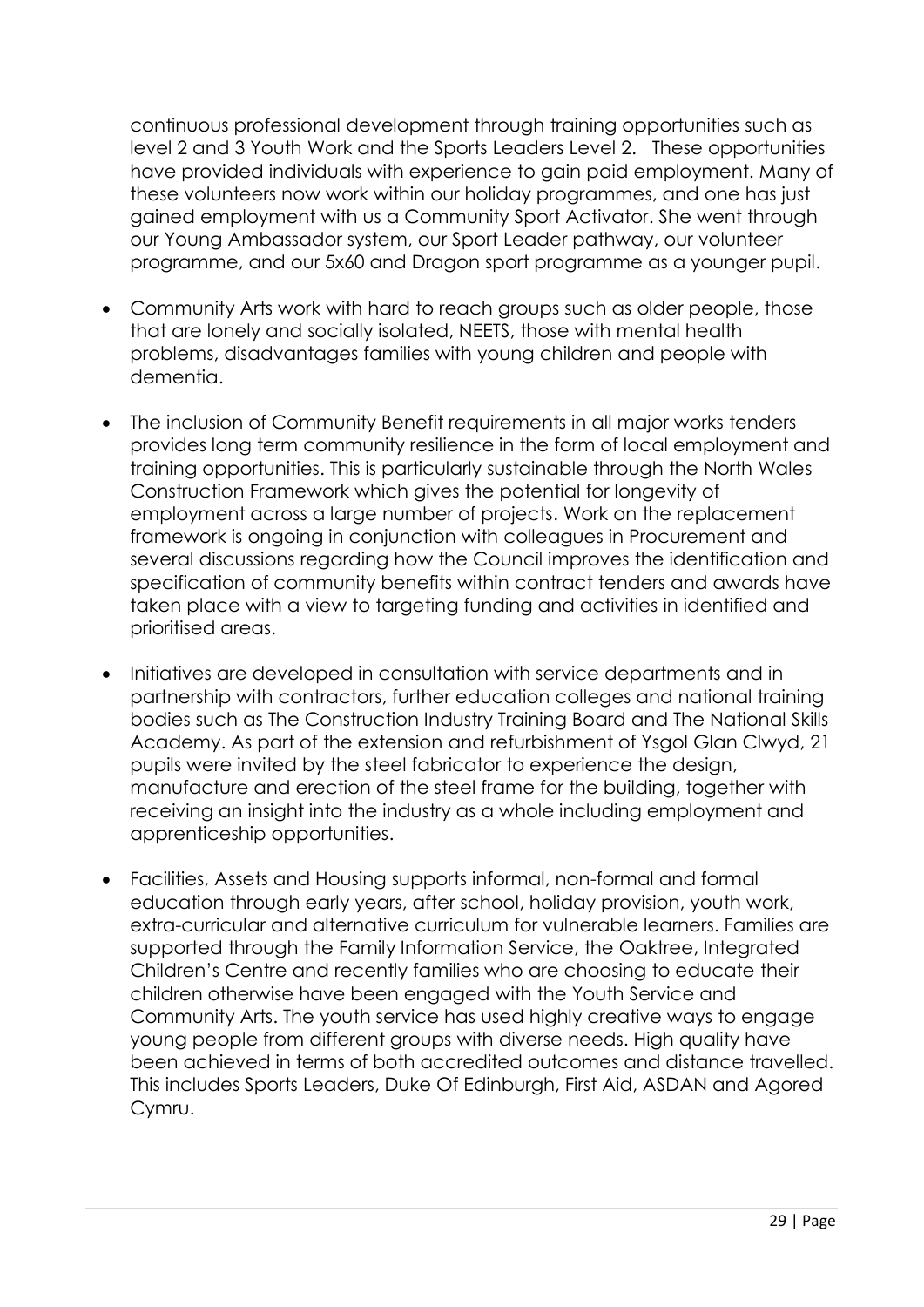These qualifications and accredited units recognise young people's learning achievements and supports the development of skills and knowledge through non-formal settings.

- Youth Service provision, including Welsh Language activity delivered in partnership with the URDD are able to gain a 'recorded learning outcome'. This system is an effective way of capturing young people's positive participation across a range of 'softer skill' and harder to measure areas.
- There is innovative approach to ensure that the delivery of accreditation and qualifications is done in a way that supports particular groups of young people who are referred to the youth service. This includes the practical embedding of literacy and numeracy through all programmes in a practical way that allows learners to succeed in these skills whist developing lifelong learning.

#### **As an employer we said we would ensure our practices deliver fair recruitment, development and reward in employment.**

- We have developed new social media templates for recruitment and produced social media videos to help in the recruitment of such posts as school crossing patrols.
- We now use the Disability Confident Scheme within recruitment, supporting and promoting disabled people in our workplace. Being Disability Confident is a unique opportunity to lead the way in our communities. There are three levels designed for use – Denbighshire are at Level 2 – these provide a fully inclusive and accessible recruitment process, enabling us to offer a guaranteed interview for anyone who meets the criteria of the Scheme. [Click](https://www.gov.uk/government/publications/disability-confident-guidance-for-levels-1-2-and-3/level-2-disability-confident-employer)  [here](https://www.gov.uk/government/publications/disability-confident-guidance-for-levels-1-2-and-3/level-2-disability-confident-employer) for more information on the Scheme.
- As mentioned in the Summary above, we have produced the Public Sector Equality Duty report for April 2016 – March 2017 detailing our commitment and compliance with the Public Sector Equality Duty.
- Each year we are required, as a local Authority, to publish reports for Welsh Government detailing our commitment and compliance with the Public Sector Equality Duty in terms of an equal Pay Audit (March 2017).
- We have a programme of streamlining key policies and have Equality Impact Assessed all Human Resources policies (100%). We are also monitoring the effectiveness of the induction / refresher training for staff. Future policies will be assessed using our Wellbeing Impact Assessment. This was mentioned above.
- Additionally Education policies such as the Model Safeguarding Policy for Schools, the Attendance Policy for Schools and Managing Health Care Needs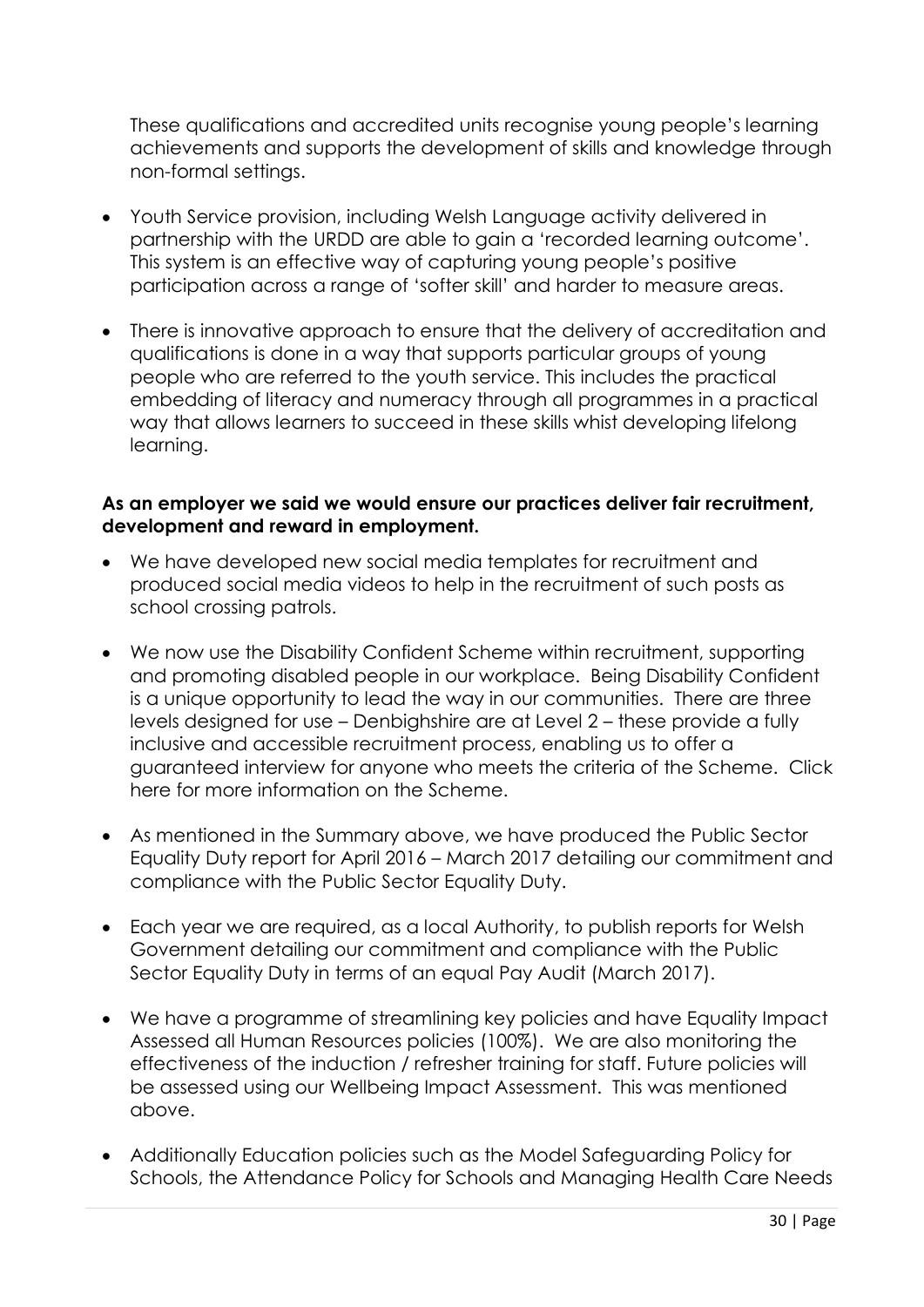of Young People Guidance and Model Policy (all designed to support inclusion and protect those with protected characteristics) have undergone Wellbeing Impact Assessments.

- In Facilities, Assets & Housing, the Workforce Development group looks at all staff training needs including statutory requirements, development and succession planning. Delivery of training is coordinated through the Training Group and Lead Officers and there has been good impact in recruiting difficult to appoint staff and a 'grow our own' approach (e.g. Leisure Officer Trainee, Community Youth Worker Trainee, recruitment fairs for Catering / Cleaning).
- A Youth Service specification was developed to inform the future direction and strategy for the service and deliver with significantly less budget. This was developed with involvement from all key partners and stakeholders. The Community Youth Worker structure is a flat one, however, two posts now have been graded higher which also creates opportunity for career advancement in the professional Youth Work structure. In 2017 we created 2 Community Youth Worker trainee posts in order to support a 'grown your own' approach. Within Community Sport a Young Ambassador has progressed into employment as a Community Sport Activator.
- Volunteers are used across Community Wellbeing and, alongside partnership arrangements, bring additional capacity to delivery programmes. Aside from the saving through delivery of around 24,000 volunteering hours per year, this also has given an opportunity to develop and train volunteers who have then gone onto be part time paid staff and full time employees. This cohort of people are 'home grown' and enable local people to develop skills for the workplace and supports the service through having well developed staff.

#### **We said we would ensure our Economic and Business Development, and Anti-Poverty programmes work to enhance opportunity and reduce economic inequalities.**

- We have started up an internal project Denbighshire Working Start Scheme to offer work experience within Denbighshire County Council to residents and are wanting to target this to areas where disadvantage could hold people back.
- We have appointed a Principal Manager Strategic Employment to bring together the work of the national tackling poverty programmes within Denbighshire. There are proposals for further European-funded Tackling Poverty programmes over the next three years, for which funding levels are likely to be in excess of £1 million. This work will contribute to some of the barriers of employment faced by unemployed citizens, thus working toward eliminating inequality.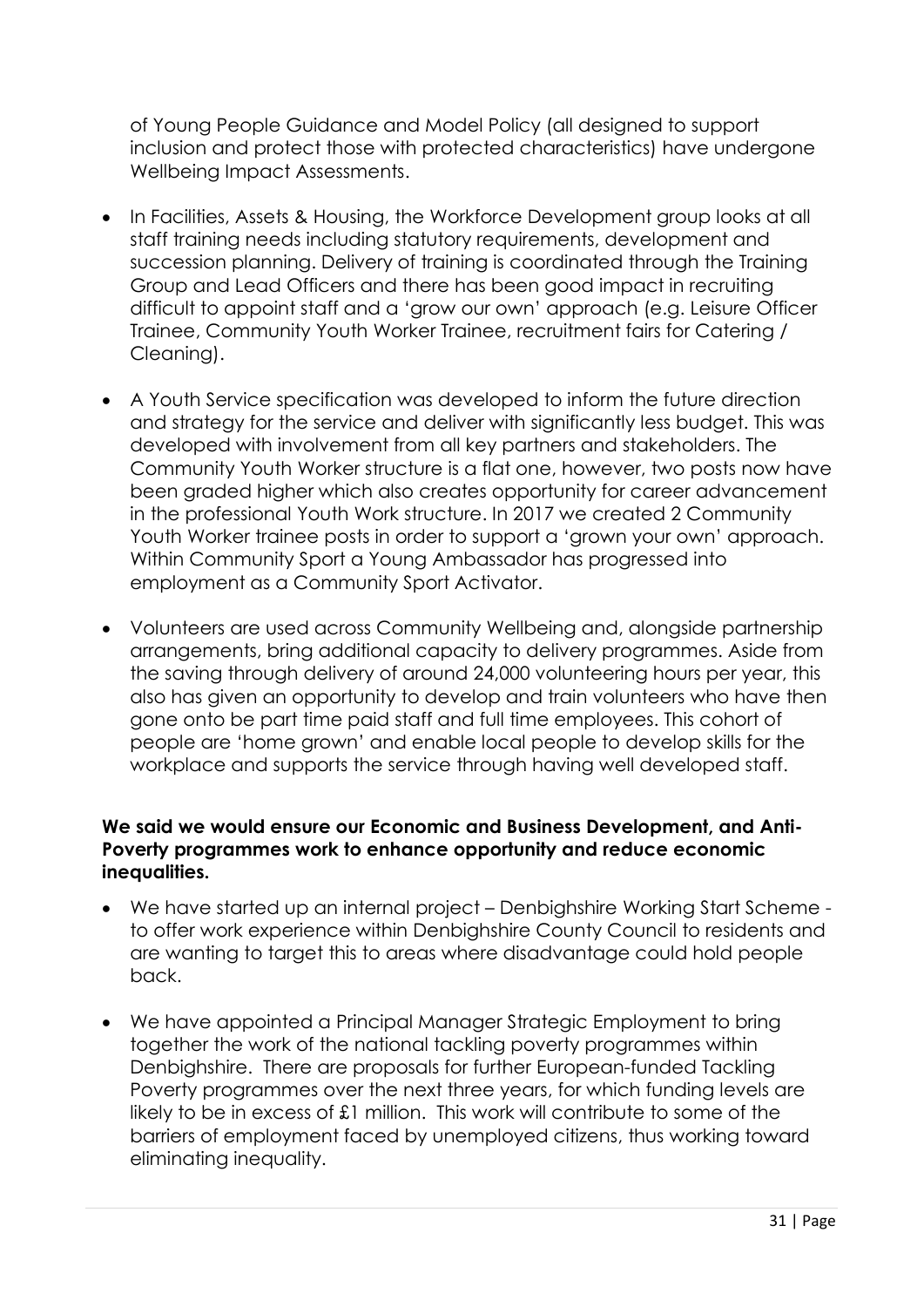- In January 2017 a workshop was facilitated to bring together Denbighshire County Council, the Department of Work and Pensions (DWP) and Grwp Llandrillo Menai to agree how all parties could collaborate better mapping out job opportunities to be provided by Rhyl Waterfront developments and DCC Catering and Facilities.
- The work above all supports our Economic and Community Ambition priority, and also supports the Tackling Poverty agenda. All this work will contribute to some of the barriers of employment faced by unemployed citizens, working towards eliminating inequality.

#### **We said we would focus on eliminating barriers and supporting people to prosper. This will include reducing attainment gaps between those with different protected characteristics and ensuring our learning environments are safe from bullying and hate crime.**

- 0.9% of school leavers left education without a qualification in 2017. This places the Local Authority 8th in Wales in terms of supporting school leavers to obtain a qualification.
- In 2017, there were 16 children in local authority care in year 11, 10 of these achieved qualifications including 5 who gained the L1 threshold and 1 who achieved the L2+. Most of those who did not achieve a formal qualification were in secure accommodation or had significant health issues. All children except those in secure accommodation have places in college or 6th form. This is consistent with the profile of previous years.
- The Disability Wellbeing Coordinator is successfully working on progressing joint working and meeting the needs of families and children, in compliance with Additional Learning Need reforms. This was mentioned in Outcome 2 above.
- In terms of Careers advice and support, we have been successful with a joint bid to the Economic Ambition Board for providing a programme of initiatives under the Ready for Work banner, as previously mentioned. This will include progressing Business Class to all Denbighshire secondary schools over a 3 year period. We continue to work with Ysbyty Glan Clwyd and BCUHB to develop stronger links with DCC schools.
- The SEREN Project continues to target extra support for our highest attaining students. Over 94 students are placed on extended work placements that or monitored by the 14-19 and TRAC teams. This is an increase of 44 students from 2016-17
- At the end of Primary Phase Education the percentage of pupils achieving the expected outcome measure (CSI) improved slightly to 88.9%.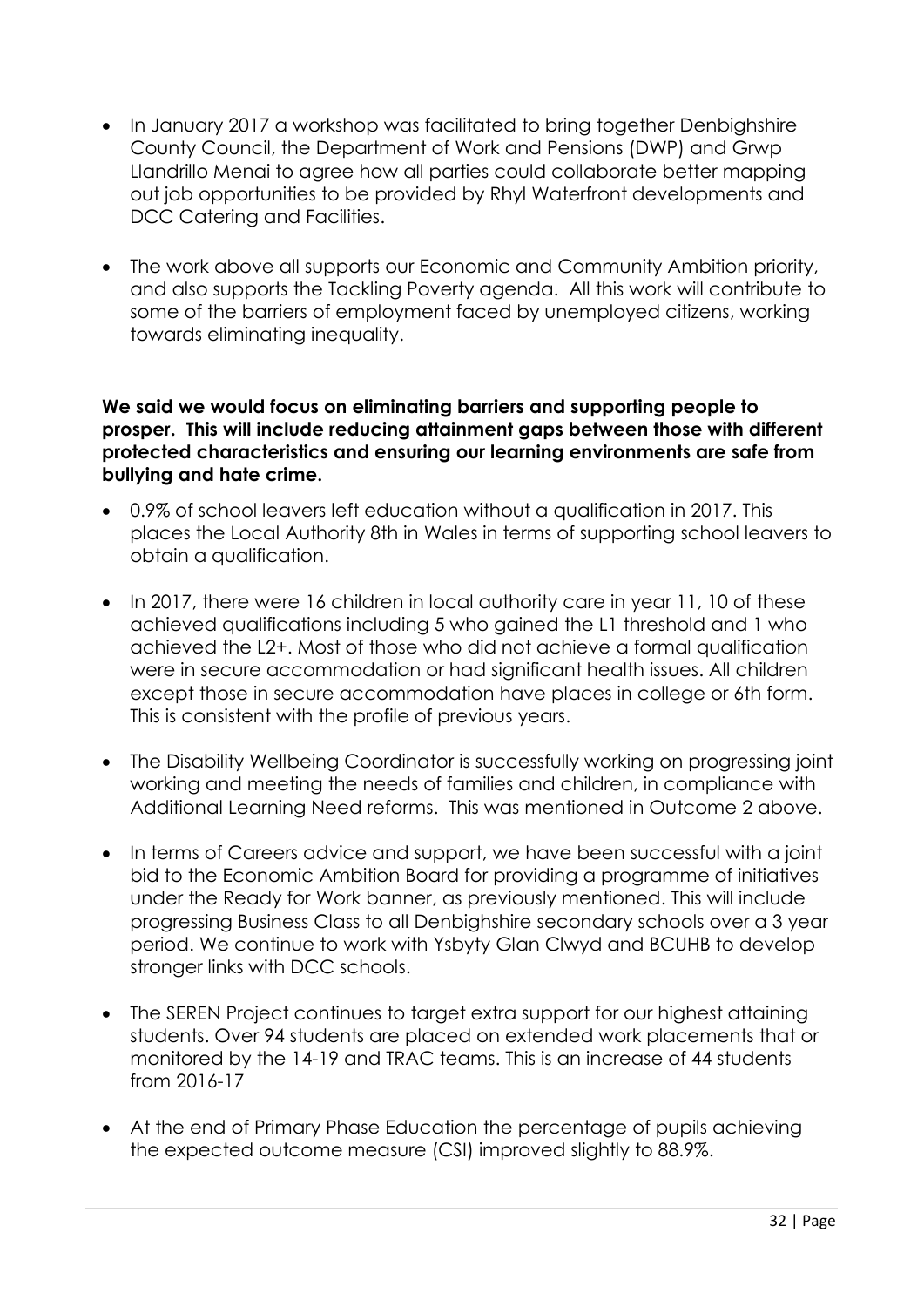- At the end of statutory education 50% of pupils achieved level 2 threshold. This is lower than the outcome achieved last year however as the qualification changed the Welsh Government has instructed that direct comparisons cannot be made.
- From the information we have from across secondary schools we know that there have been 57 bullying incidents in 20i6/17. This number has remained the same reporting period the previous year. Where possible, the bullying incidents were broken down into types of bullying, listed below:
	- $\checkmark$  41 'unknown' (meaning school were unable to clearly identify a definite type or reason)
	- $\checkmark$  16 "identity based"
		- o 11 related to appearance
		- o 1 related to race, religion, belief
		- o 3 related to sexual orientation
		- o 1 related to disability

Further work is planned with school Councils and Youth Councils to address these issues in schools.

• The Denbighshire County Council-led TRAC 11-24 project has been recognised with two awards. The project, which runs across all six North Wales authorities supports young people aged 11-24 at highest risk of becoming NEET (Not in Education, Employment, or Training). The project was recognised at the European structural and investment fund's annual information event in Swansea

#### **Areas for Future Development:**

- Literacy, Numeracy and ICT Skills development in schools is being informed by the information we have on attainment gaps. The regional school improvement service, GwE, has operational responsibility for improving attainment standards on behalf of the authority, and it is an area of concern that the rate of improvement has been slow. New data for English Additional Language, Free School Meals and gender breakdowns for 2016 -17 academic attainment are causing concern, with English as an Additional Language (EAL) and Free School Meals (FSM) attainment at Foundation Phase and Key Stage 4 being below the Wales Median.
- We said we would carry out quarterly in-depth analysis of recruitment, retention and pay issues in relation to people within a protected characteristic - this work has not yet started and needs to be incorporated into the HR Business Partner work plan. Business Partners will be required to support services, where support is required.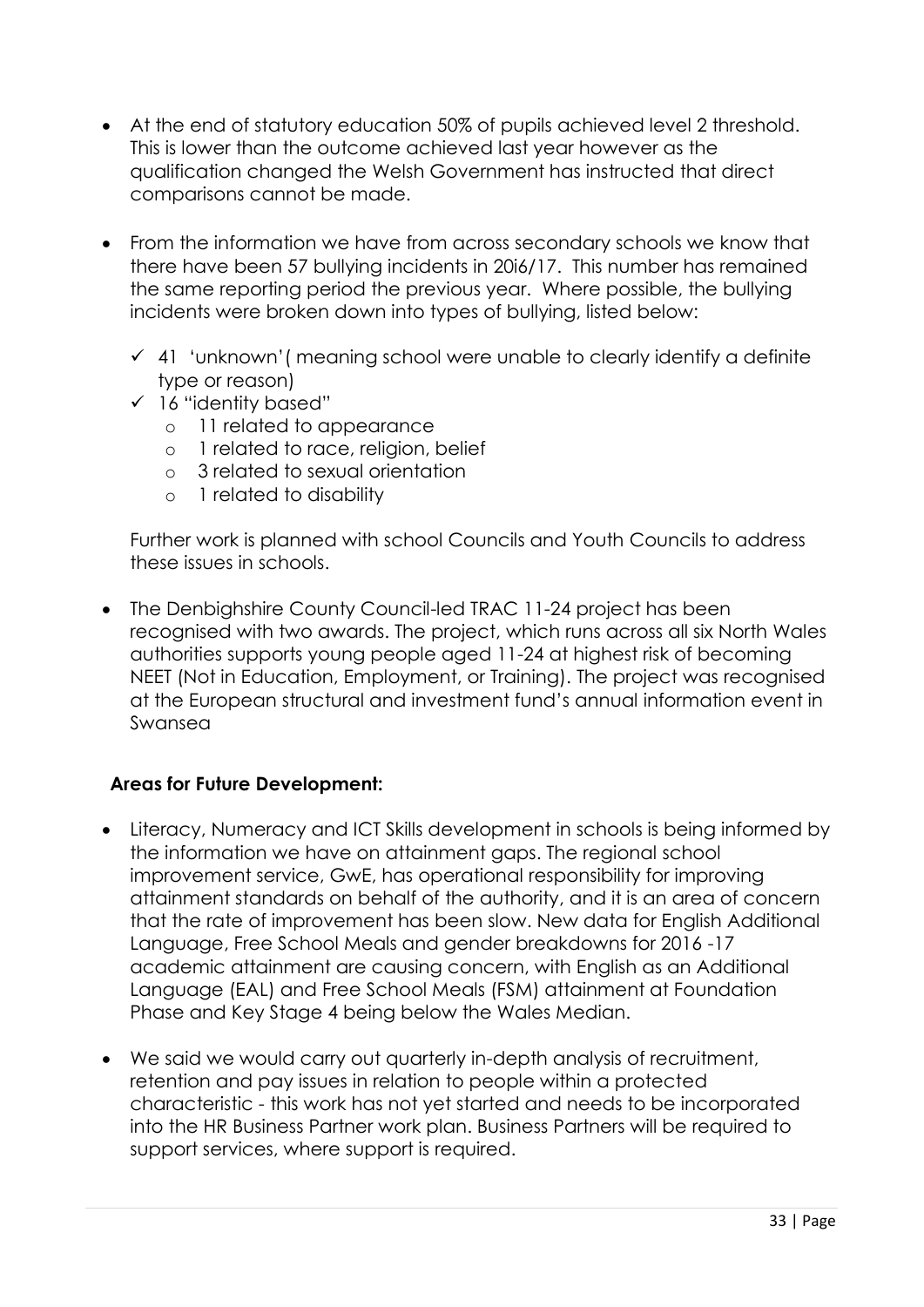We wished to encourage all staff to provide equality monitoring information this is currently on hold whilst we investigate how we can capture the information for staff who are not office based and also tied into capturing information on Welsh Language Standards for staff.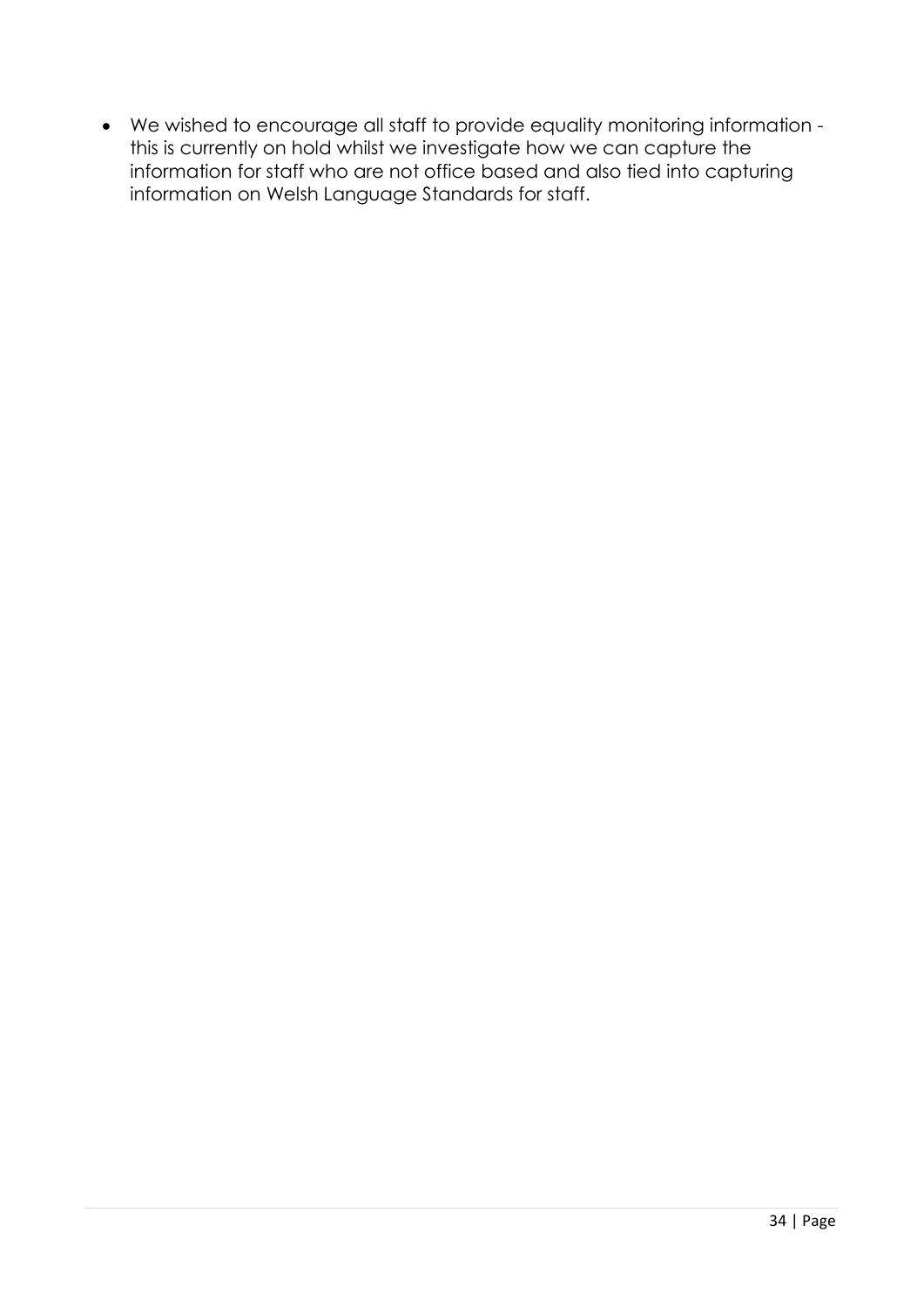# <span id="page-34-0"></span>Outcome 4: A Denbighshire of Safe Cohesive **Communities**

#### **We said we would improve our understanding of the profile and needs of the population we serve commencing with a focus on Council housing tenants.**

- We support delivery of appropriate accommodation for Gypsy, Roma and Traveller residential and transit sites, as identified in the needs assessment. We have been working with representatives from the Gypsy, Roma and Traveller to progress the delivery of the proposed residential and transit sites. We have appointed a project manager and a project team and have begun to identify possible locations for the sites.
- The housing service collects equality profile information on Council house tenants; to better understand their needs and to enable greater understanding of any differences between the views of people in the different protected groups when it comes to customer satisfaction. We have increased the percentage of Council housing tenants for whom we hold equality profile information.

For all Housing projects, we will carry out profiling to ensure activities fully reflect the needs of the community.

- We have a special needs housing group to manage and promote equality of access to specialised housing accommodation; the Specialist Housing Group meets every six weeks to discuss progress with referrals currently on the list, to discuss new referrals to the list and to discuss any void adapted properties which are becoming available. All adapted properties have to be considered by the Specialist Housing Group for possible reallocation to a tenant (from the Specialist Housing List) who will make use of the adaptations.
- Housing are currently carrying out a review of their Older People's provision to gain a clearer understanding of tenants' potential needs (such as telecare provision, adequacy of equipment, level of support and suitability of current sheltered stock to meet the needs of older people.

#### **We said we would continue to facilitate community development activities that are led by and draw upon the contributions of the full-range of members of our diverse communities.**

 We now have six Syrian families living in the County. The families are housed in County wide locations. Several other private rented sector properties are at different stages of advancement and completion in joining the scheme, and it is hoped we will have another 3 families residing in the County by Spring 2018, taking the number up to 9.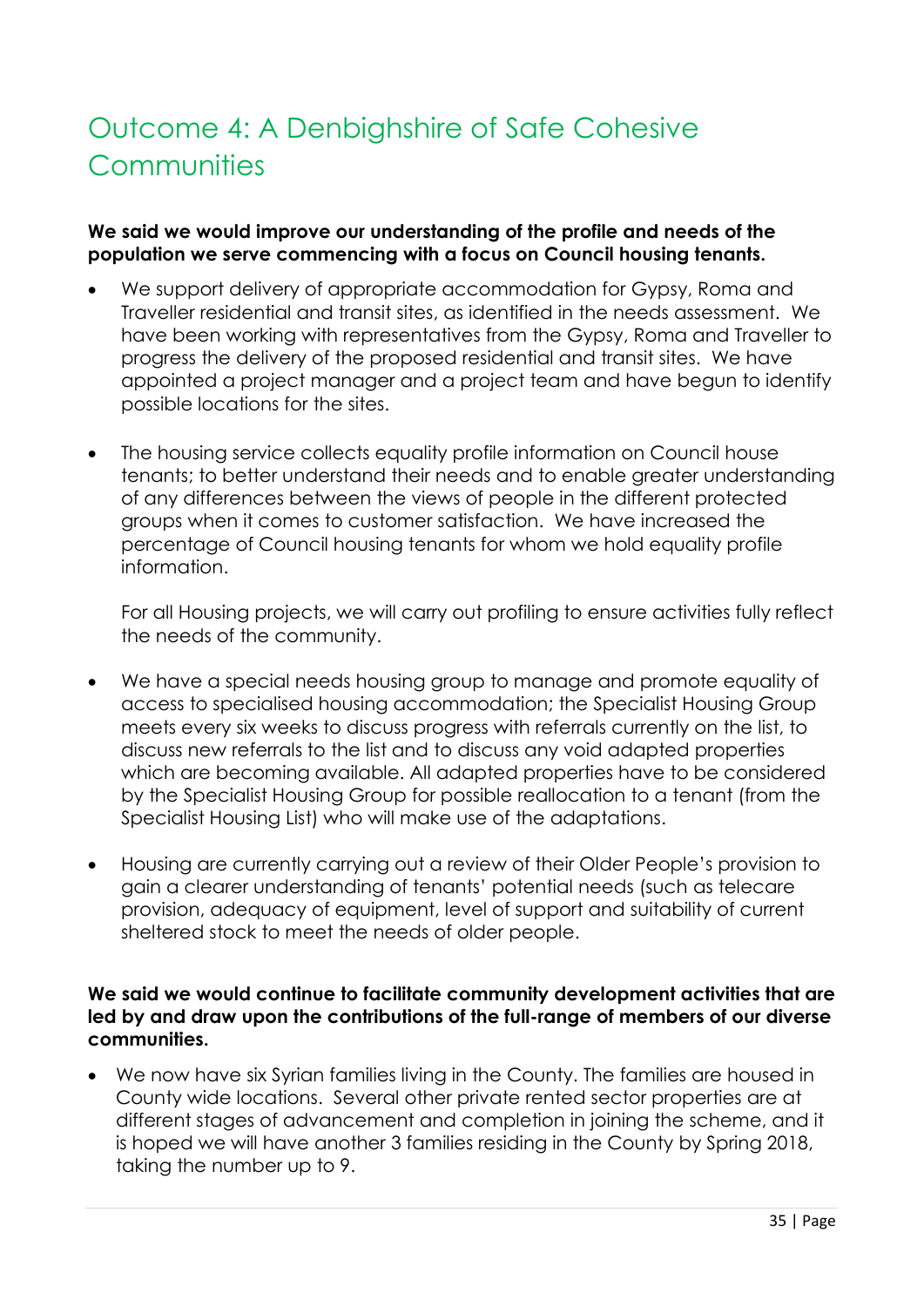All the Syrian families have settled in well, and children of school age attend local schools, where they learn English and Welsh, and make friends through play and in classrooms.

Adult Syrians attend ESOL classes, (English for Speakers of Other Languages) at college, several times per week.

Any health issues that are identified are managed locally, and one family have recently had a new baby girl, born just before Christmas 2017. No community tensions exist around the locations where the Syrians reside, and Specialist Police Officers from North Wales Police have strong links to the project via partnership working.

- As part of the process for Wales to be recognised as an Age-Friendly Nation, Denbighshire is one of the 22 Welsh Local Authorities which has signed up to the Dublin Declaration; showing our real commitment at a local level to creating communities that are inclusive and supportive for all, regardless of their age. In December 2017 a review of performance against the Dublin Declaration took place and a best practice paper presented to the Older People's Commissioning Unit and was very well received.
- Our Ageing Well in Denbighshire is in sync with the Ageing Well in Wales's policy and incorporates the objectives of supporting Ageing well communities, Dementia friendly communities, Falls, Loneliness and Isolation, and employment and learning opportunities.
- In working towards the United Nations Principles for older persons we continue to adopt and support activities for independence, participation, care, selffulfilment and dignity.
- February 2018 saw Rhyl turned into a sea of white, green and purple to mark 100 years of women being given the right to vote. Rhyl's Pont y Ddraig bridge, Skytower and promenade shelters were illuminated in the suffragette colours to mark the sacrifices made by women who campaigned for the right to vote.
- If a householder is physically unable to move their bins to the collection point and there is no-one else at the property that is able to take the refuse out then we can offer an assisted collection service. We may collect refuse from a specified point to be agreed with the householder e.g. outside the back door, or down the drive in front of garage etc. [Click here](https://www.denbighshire.gov.uk/en/resident/bins-and-recycling/assisted-collections.aspx) to obtain further detail.
- A recently agreed proposal was to give an extra hour of additional parking time to Blue Badge holders parking within our pay and display car parks. The way this will work is that if a Blue Badge holder purchases 1 hour of parking for £1, the Civil Enforcement Officers will automatically add a further hour onto the expiry time shown on their pay and display ticket – providing that they display a valid Blue Badge. This would be classed as a reasonable adjustment under the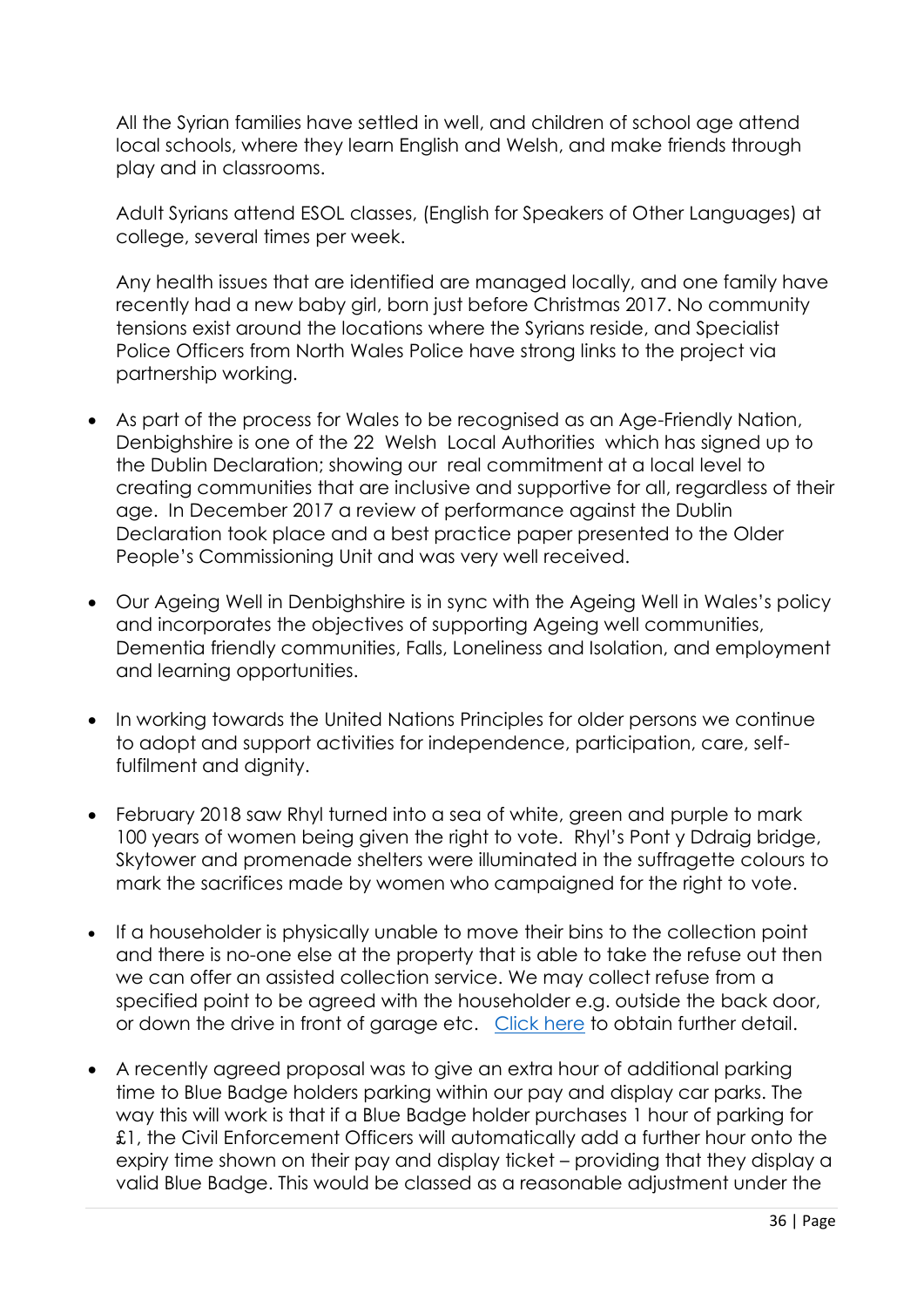Equality Act 2010. This was a Lead Member delegated decision, which is [published on the website.](https://www.sirddinbych.gov.uk/en/your-council/councillors-and-committees/decision.aspx?id=D3AAB12CD929EC88802581F0004D8CC5&source=New)

We have also made some other adjustments to one of the car parks in Denbigh to improve accessibility for Blue Badge holders.

- Denbighshire Housing is part of the Children, Young People's & Families Partnership (CYPFP) and are currently supporting the development of the Young Peoples Pathway and Homelessness Prevention Strategy
- The Community Wellbeing service makes a proactive contribution to the Children & Young People and Families Partnership (CYPFP) e.g. influencing setting priorities of promoting the voices of CYP and emotional / mental health priorities, leading on the Childcare Sufficiency Audit, the 30 hr Childcare offer.

There has been good progress in embedding the work of the Community Wellbeing service following consultation with stakeholders. This includes community based and targeted provision, joint work with the Urdd / Young Farmers, Leisure and Education. The Youth Service referral process has supported increasing referrals from partners generally but the TRAC Project and Denbighshire Youth Engagement Panel specifically (e.g. personal support enabling pupils to engage in education, young parents group at the Oak Tree Centre led by the FIS and Youth Service). More schools are asking for youth work interventions and contributing to costs to deliver these. Rhyl High School are funding a new programme on a 3 year basis.

- The new Youth Council approach has been instigated and a 3 year timeframe established. Over 3,000 young people were consulted and issues that they want to debate have been identified. Youth Workers work in partnership with Education and facilitated prioritisation of YP issues. The Youth Council 'an evening with' have been implemented. Each session is opened by the Chair of the County Council and the Youth Council have debated Housing and the Environment – with panel members from council services. Head of Education has requested follow up work with schools through the Youth Council which clearly is supporting young people's voices being heard and responded to.
- The AYP (Active Young People) and programmes continue to be user led with participant's interests and needs considered and prioritised as part of the development of programmes, rather than opportunities simply being offered. The AYP Team utilise questionnaires, surveys, suggestion boxes & Q&A sessions frequently, to ensure demand is consistently met each term.
- Work is in progress on the Community Engagement strategy which will seek to expand the network of residents groups but also widen access to engaging with the service to improve representation and communication methods including digital access.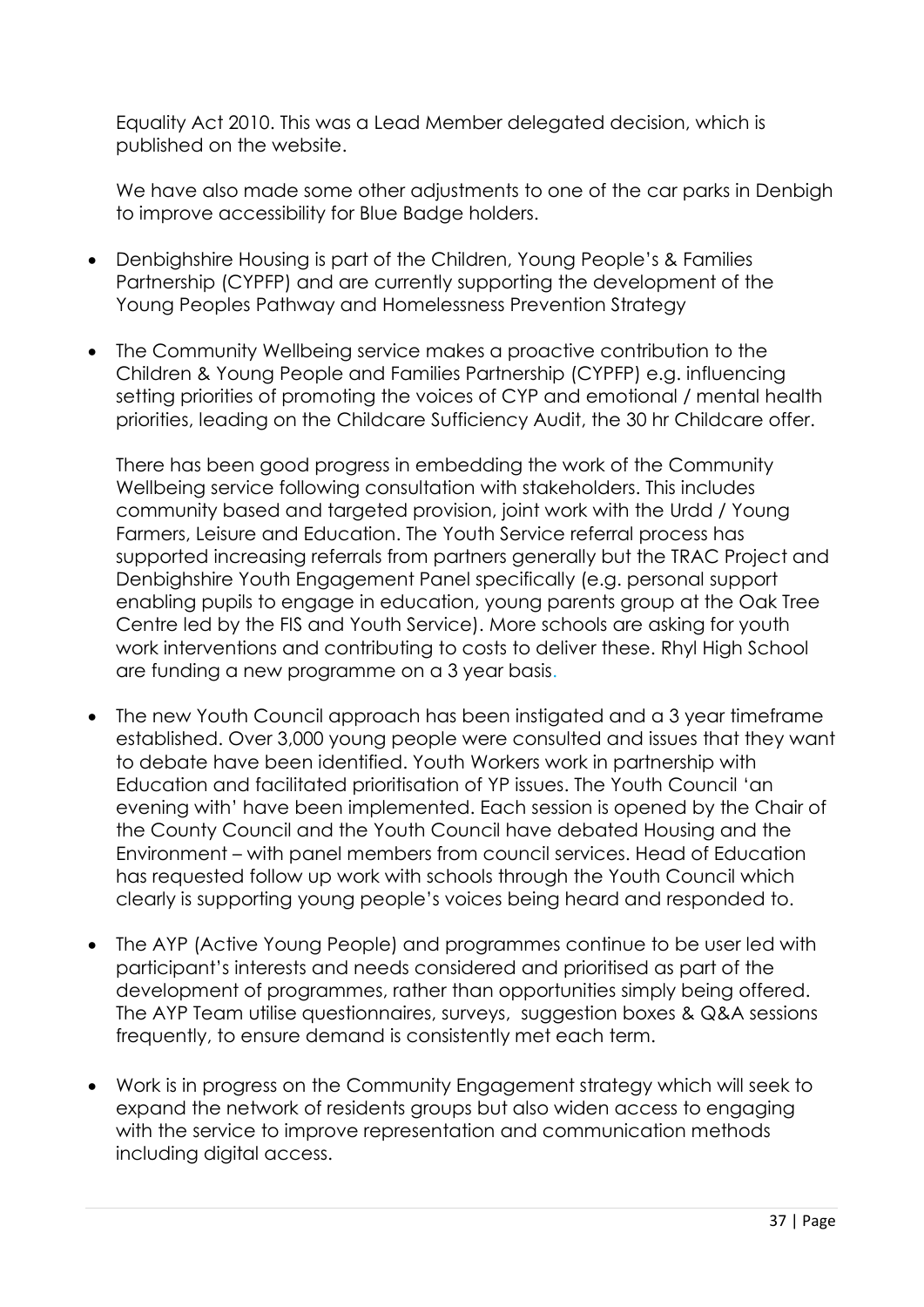- The Council has in place an Armed Forces and Veterans Covenant which ensues those members of the armed forces community do not suffer any disadvantage in accessing Council services. Supporting the delivery of the Covenant is a Cabinet Lead Member for the Armed Forces and a Lead Officer underpinned by a Denbighshire Armed Forces Covenant Group consisting of representatives from the public sector, third sector and in particular armed forces charities. The Council has specific policies in place to support armed forces personnel and veterans in relation to housing needs and educational needs of armed forces families. Our Supporting People Team are also actively engaged in assisting homeless veterans sleeping rough or 'sofa surfing' in Denbighshire.
- Dropped kerbs are probably the most visible way that our Highways work to improve access, and this is directly linked to the Supporting Independence in Denbighshire and wellbeing agendas and feeds directly into the requirements of the WFG Act; this is something we would like to develop further (subject to available resources). Our current programme for installing further dropped kerbs throughout the County is ongoing, with funding set aside. This is a year on year arrangement, and priority is currently being given to connecting community areas with services, for example linking Sheltered Housing with Chemists.

#### **Through the Safer Conwy and Denbighshire partnership we said we would ensure we develop the capacity to support victims and raise awareness of Domestic Violence and Sexual Violence whilst working with partners to tackle offenders.**

- We continue to participate in the Conwy and Denbighshire Community Safety Partnership's (C&DCSP) regional activities to raise awareness and encourage reporting of hate crime. We have attended numerous statutory and third sector events to raise awareness of domestic abuse; we have also ensured Welsh Government information has been shared.
- We continue to participate in the C&DCSP's activities to raise awareness and encourage reporting of domestic abuse. We promote the Live Fear Free Helpline at every opportunity. On 24 November 2017 we supported an event in kind which was hosted by North Wales Women's Centre in Denbighshire for International White Ribbon Day.
- We continue to monitor the DCC Workplace Policy on Domestic Abuse, Violence against Women and Sexual Violence to protect our staff and ensure information is available to provide advice and guidance on those affected by domestic abuse and or sexual violence. A new E learning module has been made available, and is mandatory for all Council personnel to complete, to ensure we raise further awareness on Domestic Abuse, Violence against Women and Sexual Violence. The C&DCSP Domestic abuse lead officer has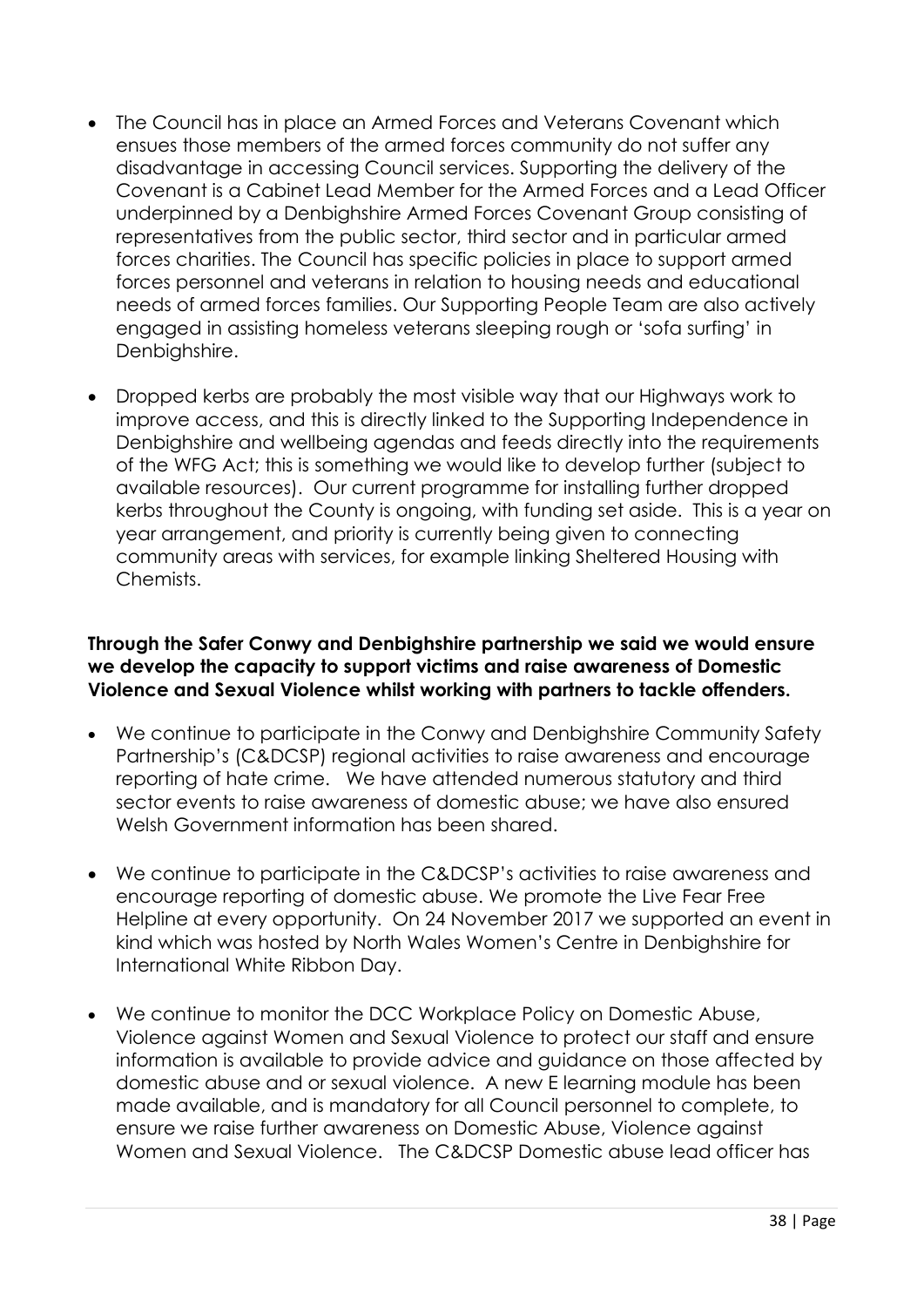been reviewing the work place policy to make sure the new Laws are reflected in the policy this work is on-going with HR in Denbighshire.

- The C&DCSP Domestic violence lead officer has been reviewing the MARAC process across North Wales as part of the Regional working arrangements. As a result of this review there are a number of recommendations to ensure the effectiveness of the process. The implementation of these recommendations will be overseen by the Regional Domestic Violence Strategic group. The Denbighshire and Conwy Community Safety Manager is a member of this group and will report back locally on the implementation of the recommendations.
- All taxi drivers in Denbighshire have received child sexual exploitation (CSE) awareness training as part of their licensing arrangements.
- The C&DCSP managed to secure £10,000 to run the same initiative as was run in 2016 – 2017 in terms of provision of posters in taxis over Christmas, highlighting domestic violence issues. The scheme, placed a small dashboard sticker into all or most of the DCC Licensed taxis with a generic Domestic Abuse Helpline, so every passenger, male, female, old or young would see the bilingual message with the DCC crest and North Pales Police crest in Partnership work.

#### **Areas for Future Development:**

 There were no areas identified for future development for this Outcome at this time.